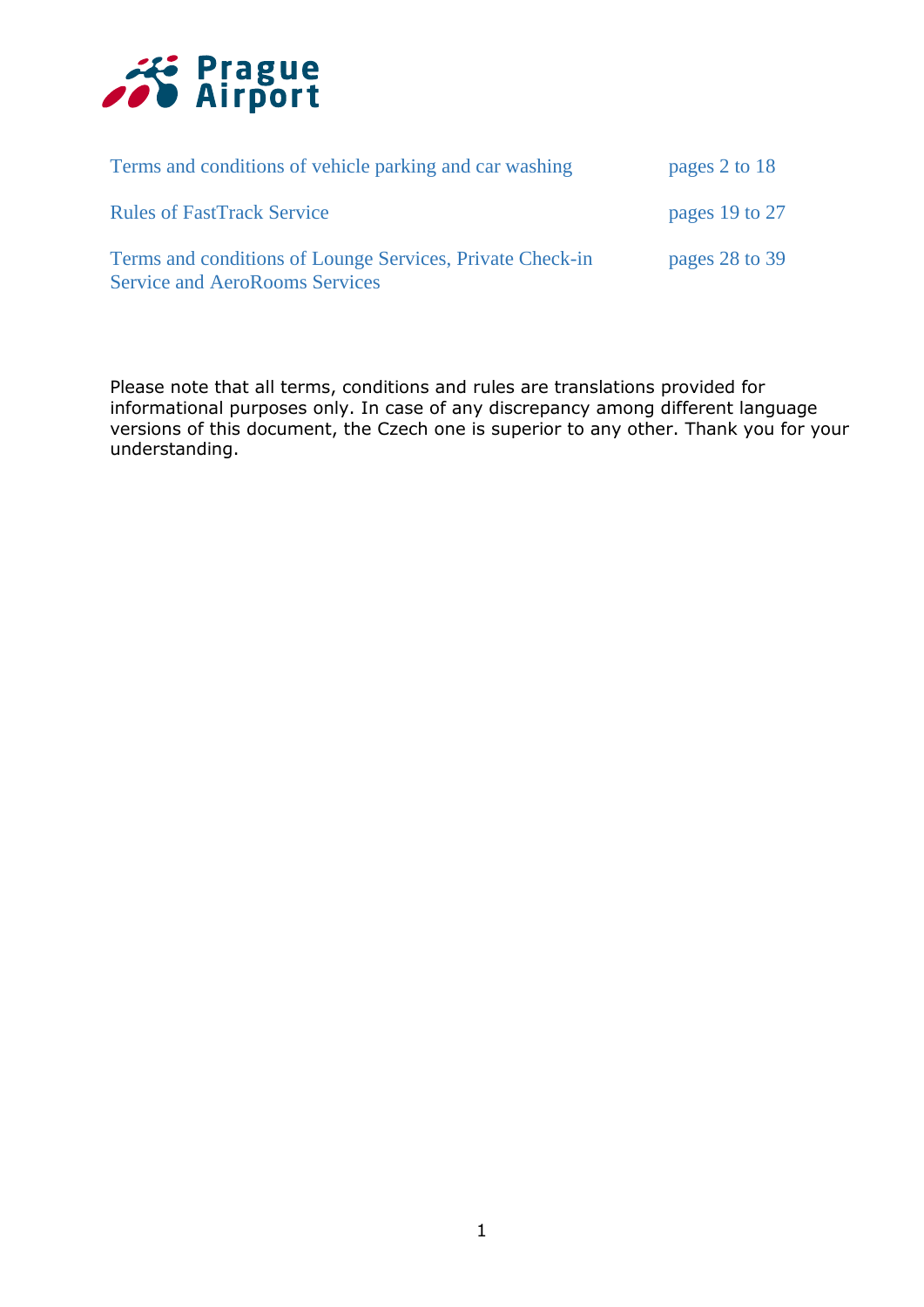

# TERMS AND CONDITIONS

of the corporation Letiště Praha, a. s. with its registered seat at K letišti 1019/6, 161 00 Praha 6 registration No.: 282 44 532 registered in the Commercial Register maintained by the Municipal Court in Prague, Section B, Insert 14003 regarding online booking and payment services for vehicle parking and car washing in car parks of Letiště Praha, a.s.

# **1. INTRODUCTORY PROVISIONS**

- 1.1. These Terms and Conditions (hereinafter "**Terms and Conditions**") of Letiště Praha, a.s., with its registered seat at K letišti 1019/6, PSČ 161 00, Praha 6, registration No.: 282 44 532, registered in the Commercial Register maintained by the Municipal Court in Prague, Section B, Insert 14003 (hereinafter "the **Operator**") hereby regulate the rights and obligations of the contracting parties arising in connection with or pursuant to the agreement on parking (hereinafter "the **Agreement**") concluded by and between the Operator and another party (hereinafter the "**Customer**") via the Operator's website located at the following addresses, [www.prg.aero](file:///C:/Users/konsela/Documents/www.prg.aero) and [www.aeroparking.cz](file:///C:/Users/konsela/Documents/www.aeroparking.cz) (hereinafter "the **Website**"), via the website's interface (hereinafter "**the Web Interface**").
- 1.2. Provisions deviating from these Terms and Conditions may be agreed upon in the Agreement. Any deviating provisions agreed to in the Agreement shall prevail over the provisions contained in these Terms and Conditions.
- 1.3. The provisions of these Terms and Conditions are an integral part of the Agreement.
- 1.4. The Agreement and Terms and Conditions are drawn up in the Czech language. The Agreement may only be concluded in Czech.
- 1.5. The Agreement may only be concluded under these Terms and Conditions. The Operator hereby expressly excludes the application of the provisions of Section 1751, (2), Act No. 89/2012 Sb., the Civil Code (hereinafter "**the Civil Code**"), and should the Customer refer to his or her own or any other terms and conditions when concluding the Agreement, it shall not be taken into account and the Agreement shall be concluded solely pursuant to these Terms and Conditions of the Operator.
- 1.6. An integral part of these Terms and Conditions are the Operating rules for parking areas for motor vehicles at the Prague-Ruzyně Airport issued by the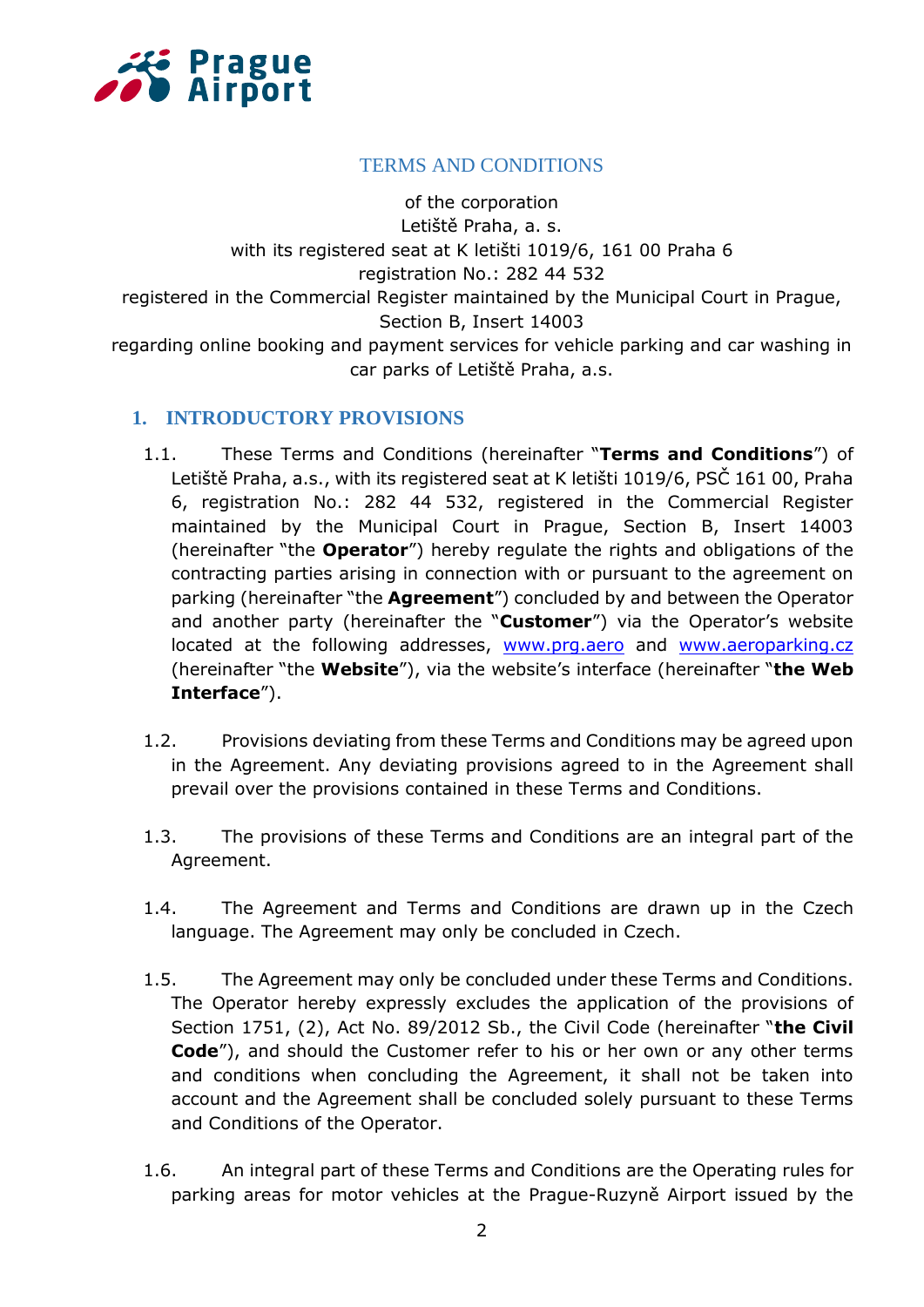

Operator (hereinafter "**the Operating Rules**"), as accessible on the website of the Provider: [www.aeroparking.cz,](http://www.aeroparking.cz/) specifically at the link to the Operating Rules. The Customer expressly undertakes to abide by the rules set out in the Operating Rules while using the Parking Services.

1.7. The text of these Terms and Conditions and/or of the Operating Rules may be amended or supplemented by the Operator. This provision shall be without prejudice to the rights and

obligations that arose during the period when the previous version of the Terms and Conditions and/or the Operating Rules was in effect.

# **2. PARKING SERVICE AND CAR WASH SERVICE**

- 2.1. The online booking and payment service for vehicle parking provided by the Operator is a service that enables the user to book and pay in advance for the service consisting in the ability to park a vehicle in the multi-story parking garage PC COMFORT, Aviatická 1082/8, Praha 6 or PA SMART, Aviatická Str., Praha 6 Letiště Praha, a.s. (hereinafter "**the Parking Facility**") via the Website for a period and in a Parking Facility selected by the Customer in advance (hereinafter "**the Parking Service**").
- 2.2. The PC COMFORT and PA SMART facilities, where the Parking Service is being provided, are enclosed buildings, guarded, and monitored by a video surveillance system maintained by the Operator.
- 2.3. The Customer may use the Parking Service as a one-off service only, without interruption, starting from the entry into the Parking Facility, until the moment when the Customer exits the Parking Facility.
- 2.4. The Car Wash Service is a service that allows the Customer to book and pay the service of washing the exterior and/or interior of the vehicle in the scope and for the price set on the Website (hereinafter "the Car Wash Service) (the Parking Service and the Car Wash Service as "the Service).
- 2.5. The Car Wash Service is provided by the Provided solely in the area of the PC COMFORT car park. The Car Wash Service is provided by the Provided solely to the Customers who according to the below-mentioned instructions order the Parking Service in the PC COMFORT car park.
- 2.6. The Car Wash Service is not provided by the Provider as an individual service, but solely in combination with the Parking Service in the PC COMFORT car park.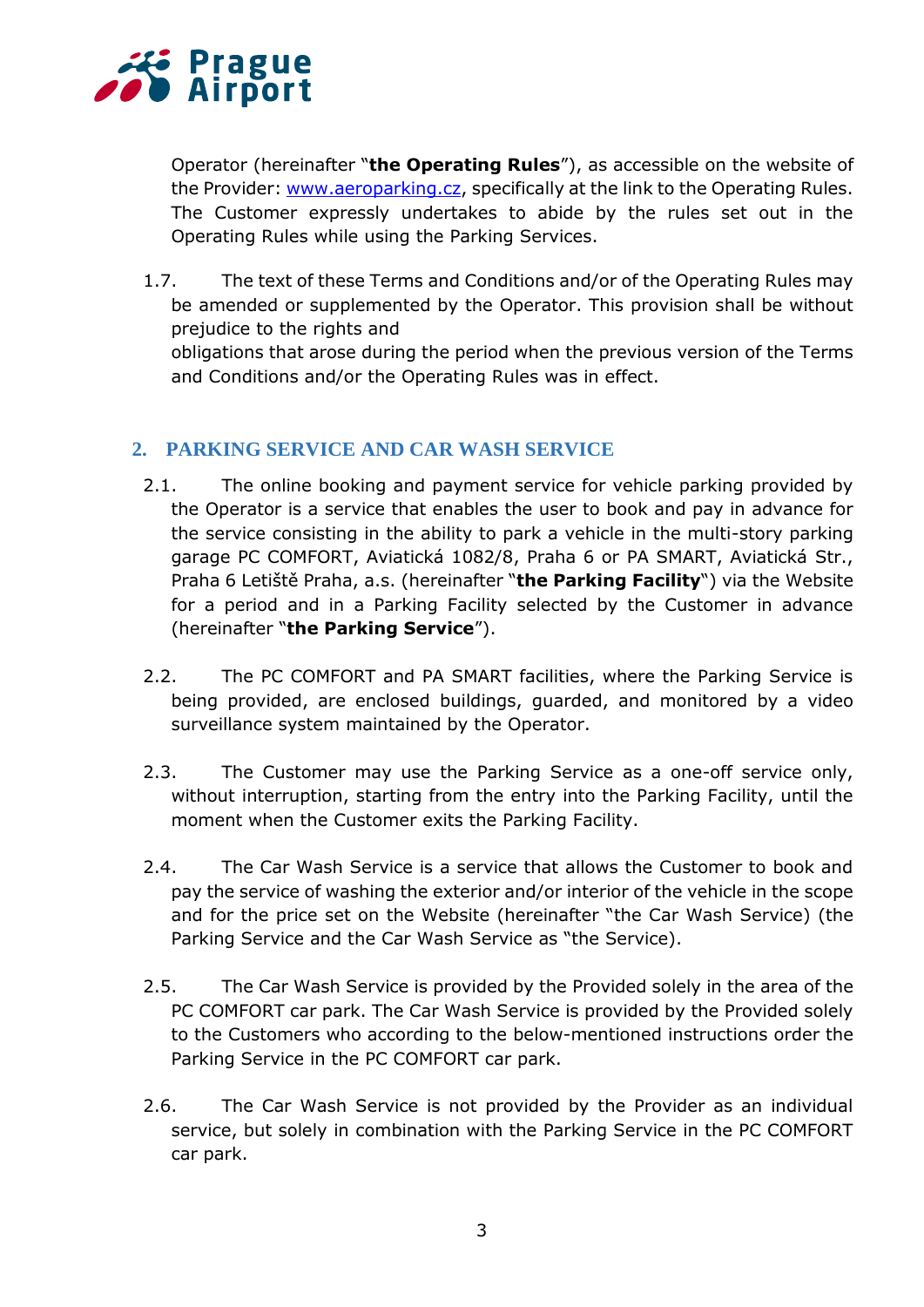

# **3. ORDERING THE PARKING SERVICE AND CAR WASH**

- 3.1. The Customer shall place his or her order for the Parking Service by filling in the designated order form on the Website, stating, in particular, with the starting and ending dates and times between which they wish to use the Parking Service, stated in whole hours (hereinafter "**Parking Duration**"). The order for the Car Wash Service shall be placed via the designated order form on the Website, selecting the type and scope of the Car Wash Service. The Customer acknowledges that the Car Wash Service will be provided before the Customer's vehicle is parked at the parking spot. (The order of the Parking Service and the Car Wash Service hereinafter as "**the Order**").
- 3.2. The Parking Duration may not start earlier than 2 hours from the moment when the Order is sent to the Operator to be processed.
- 3.3. When providing his or her contact details, the Customer is obliged to enter an e-mail address that will remain valid from the moment the Order is placed until the moment when the Customer stops using the Parking Service. In particular, the Customer is obliged to ensure his or her e-mail settings allow for incoming electronic mail which makes it possible for messages sent from the Operator to be delivered (hereinafter "**the Customer's e-mail address**").
- 3.4. The Customer shall send a completed Order stating the Customer´s name, surname and the Customer's e-mail address (hereinafter "**the Contact Details**") via the Web Interface in order to be processed by the Operator.
- 3.5. The Agreement between the Customer and Operator for the provision of the Parking Service, and, should the Customer select this option, the Car Wash Service, under these Terms and Conditions (hereinafter "**the Agreement**") shall be concluded when the Customer pays the Price via the Web Interface.
- 3.6. From the moment the Agreement is executed, the Customer becomes entitled to be assigned a parking sport pursuant to the Agreement. From the moment the Agreement is executed, the Customer becomes entitled to receive the Car Wash Service pursuant to the Agreement, should such Service be a part of the Order.

# **4. THE PRICE OF THE PARKING SERVICE**

4.1. The Price of the Parking Service shall be stipulated based on the Parking Duration required by the Customer. The Customer will see the final price of the Parking service on the Website prior to the payment, i.e. prior to the conclusion of the Agreement. The price of the Car Wash Service shall be stipulated based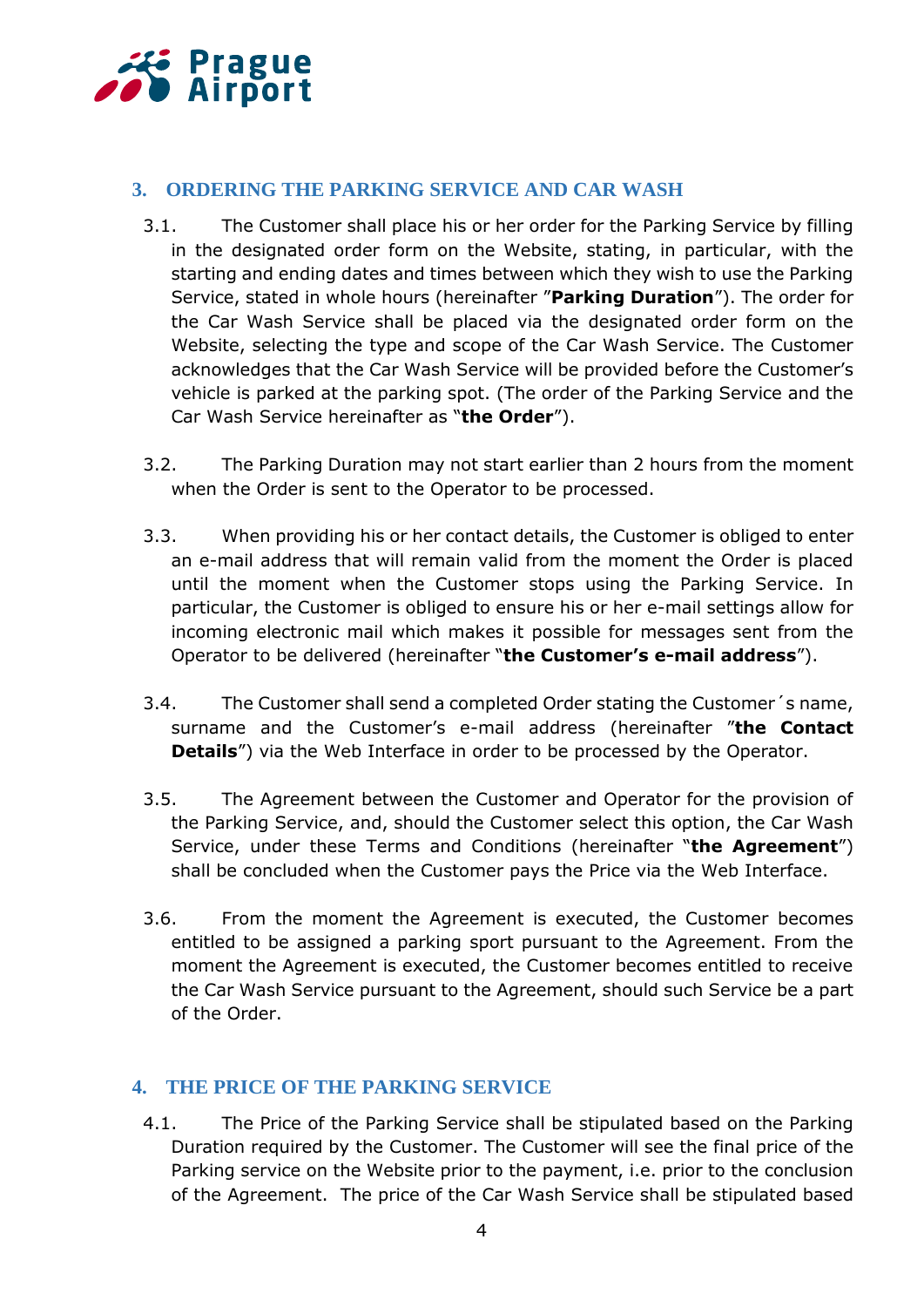

on the scope requested by the Customer pursuant to the Operator's price list in force on the date when the Customer placed the Order, as published at www.prg.aero (hereinafter "**the Pricelist**").

- 4.2. The Operator reserves the right to amend or supplement the Pricelist at any time. The Price shall always be stipulated according to the Pricelist currently in force, as posted on the Website.
- 4.3. The order form includes an application designed to accept payment of the Price for the Parking Service as well as for the Car Wash Service. The application displays the Price of the Parking Service calculated based on the data entered by the Customer pursuant to Art. 4.1. of the Terms and Conditions. Should the Customer select the option of the Car Wash Service, the application shows the total price for the Parking Service and the Car Wash Service based on the data entered by the Customer pursuant to Art. 4.1. of the Terms and Conditions (hereinafter "**the Price**").
- 4.4. If the Customer is the holder of a special click-through code generated by the Operator for special sales promotion purposes (hereinafter the "**Clickthrough**"), he or she can sign up to order the Parking Service or the Car Wash Service by accessing it. The final price of the Parking Service or the Car Wash Service shall be subsequently stipulated based on the Operator's applicable price list that is relevant for the given type of Click-through and displayed to the Customer on the Website prior to the payment, i.e. prior to the conclusion of the Agreement.
- 4.5. The Price must be paid exclusively by a payment card using the payment gateway displayed to the Customer right after completing their Order on the Website (hereinafter "**the Payment Gateway**").
- 4.6. The Seller shall issue a document for taxation purposes an invoice for the payment of the Price pursuant to the Agreement. The Operator is a registered VAT payer. The Operator shall issue the document for taxation purposes – the invoice shall be sent to the Customer after the payment of the Price in electronic format to the Customer's e-mail address.

# **5. CONCLUSION OF THE AGREEMENT**

- 5.1. Before sending the Order to the Operator, the Customer may check and amend the information he or she entered into the Order, allowing the Customer to detect and correct any mistakes made while entering the information into the Order.
- 5.2. The Customer shall send the Order to the Operator by clicking on the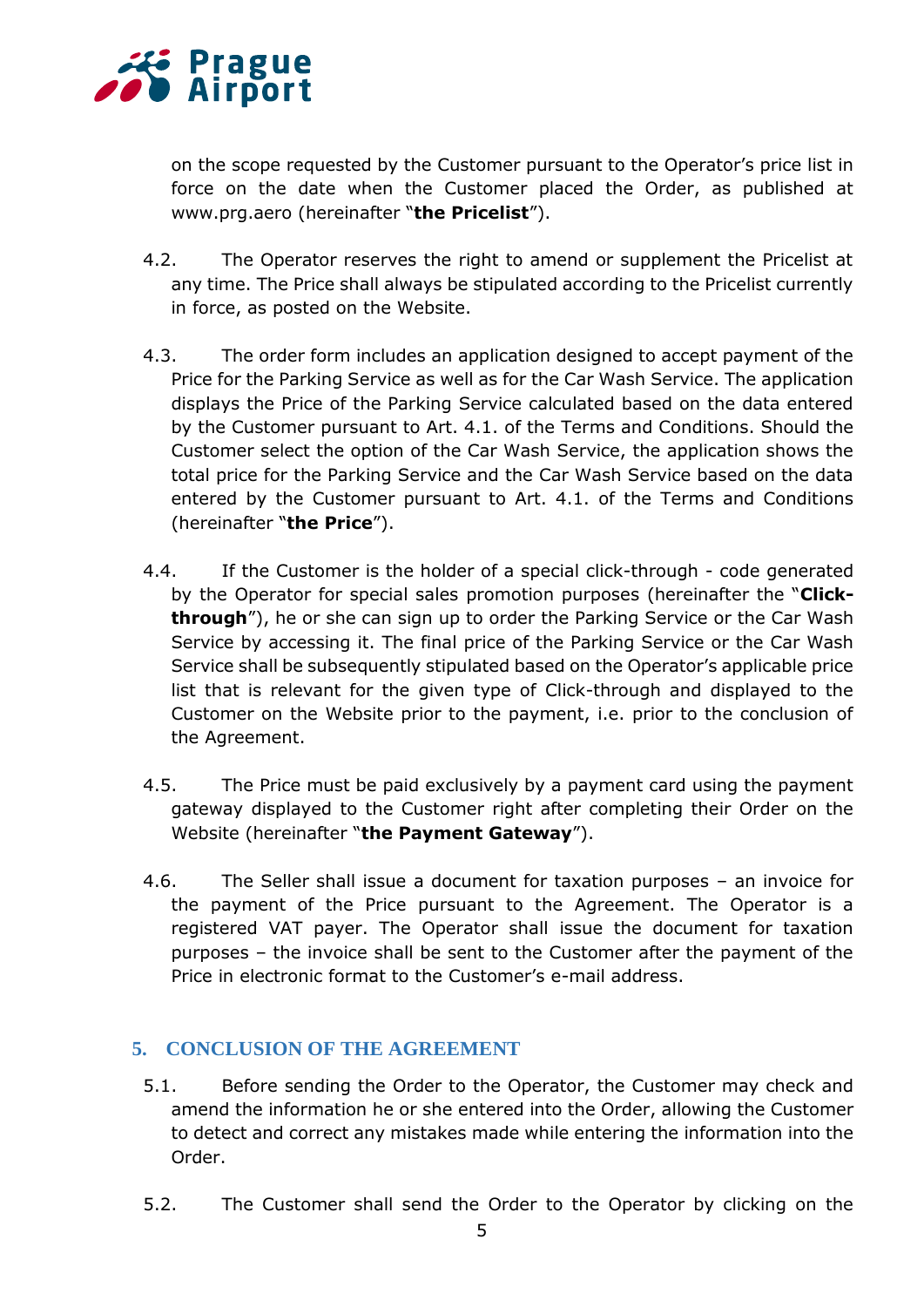

button "ZAPLATIT" ("PAY"). The Operator considers the information given in the order to be correct.

- 5.3. The contractual relationship between the Operator and the Customer comes into effect upon the Customer's payment of the Price via the Web Interface. After the conclusion of the Agreement, the Operator shall send an email confirmation of the Order to the Customer to the Customer's email address.
- 5.4. The Customer agrees with the use of distance communication during the conclusion of the Agreement. The costs incurred by the Customer while using distance communication in connection with the conclusion of the Agreement (costs of an internet connection) shall be borne solely by the Customer, these costs being charged at the basic rate.

# **6. CODE NUMBER**

6.1. Immediately after the provider of the Payment Gateway service confirms the payment of the Price, a confirmation with a code number shall be displayed to the Customer on the Website.

6.2. The confirmation with the code number can be printed out from the Website anytime in the

section entitled Manage my booking after entering the Customer's Order number (received by the Customer in the e-mail confirmation of the Order), postal code and e-mail address that the Customer had entered when placing the Order.

6.3. The code number is transferable and the person who concluded the Agreement may pass it on for use by a third party. Such third party shall be subject to the same rights and obligations as the person who concluded the Agreement, if they wish to use the Parking Service.

# **7. E-MAIL CONFIRMATION OF THE ORDER**

- 7.1. An e-mail confirmation of the Order shall also be sent to the e-mail address of the Customer immediately after the provider of the Payment Gateway service confirms to the Operator that the Price had been paid in full.
- 7.2. The e-mail confirmation of the Order represents a simplified document for taxation purposes containing the name and surname of the Customer, the Order number, the number of the document for taxation purposes, the selected Parking Facility, the required date and time of the entry into and exit from the Parking Facility, the Price including VAT, the means of identification of the Order and the access code (hereinafter "**the E-mail confirmation of the Order**"). Should the Customer order the Car Wash Service as well, the Order will contain the specification for this service and its Price including VAT.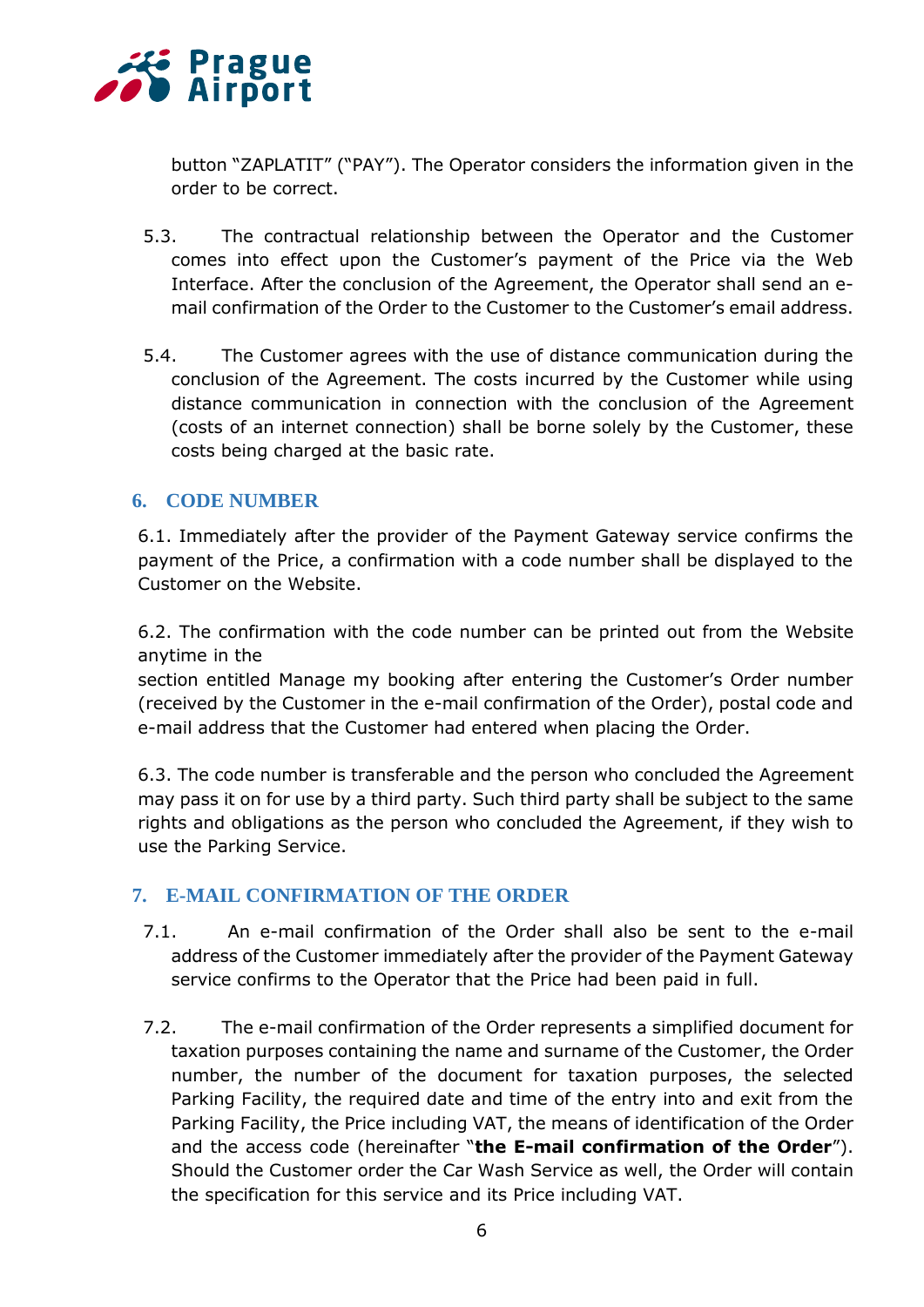

7.3. Should the Customer find out, after the conclusion of the Agreement, that the Order contains erroneous data, they are obliged to inform the Operator about this fact without delay by e-mail sent to parking@prg.aero. In the e-mail, the Customer is obliged to state which data in the Order is erroneous, and to re-state it correctly. The Operator is not obliged to ensure any changes made to the Order, particularly including the starting and ending dates and times for the use of the Parking Service, due to possible unavailability of free Parking Services that occurred during the period when the Order contained false information. If the Provider is not able to change the Order due to unavailability of the Parking Service based on the previous sentence, the Provider shall expressly inform the Customer about his or her right to withdraw from the Agreement based on Article 11, or 12, as the case may be, of these Terms and Conditions.

# **8. THE CAR WASH SERVICE CONDITIONS**

- 8.1. The Operator accepts the vehicle for the provision of the Car Wash Service based on a handover certificate which shall contain detailed information about the vehicle, state of the vehicle and description of any damages to the vehicle. The handover certificate may contain photographic documentation, made by an authorized employee of the Operator, documenting the state of the vehicle at the time of its handover. The Customer and the Operator confirm the accuracy of the information stated in the handover certificate with their signatures. The Customer is obliged provide the Operator with any other information necessary for the provision of the Car Wash Service. The Customer provides the Operator with his or her signature of the handover certificate, car keys and vehicle documentation.
- 8.2. The Provider undertakes to perform the Car Wash Service with due and professional care. After the performance of the service, the Provider parks the vehicle on an assigned parking spot and places the car keys on the assigned and sufficiently secured spot.
- 8.3. The Customer will take over the vehicle after the provision the Car Wash Service, or after the expiration of the Parking Period, from an authorized employee of the Operator. The return of the vehicle to the Customer occurs at the moment of handing over the car keys back to the Customer and signing the handover certificate, where the Customer confirms that the vehicle was handed back to him or her without any defects and damage caused by the Operator. Upon receipt of the vehicle, the Customer is obliged to carefully inspect the vehicle, and to resolve any deficiencies or possible damage to the vehicle immediately on the spot with an authorized employee of the Operator. Subsequent claims will not be taken into account. A written record will be made between the Customer and the Operator about the claims made by the Customer on the spot at the time of taking over the car.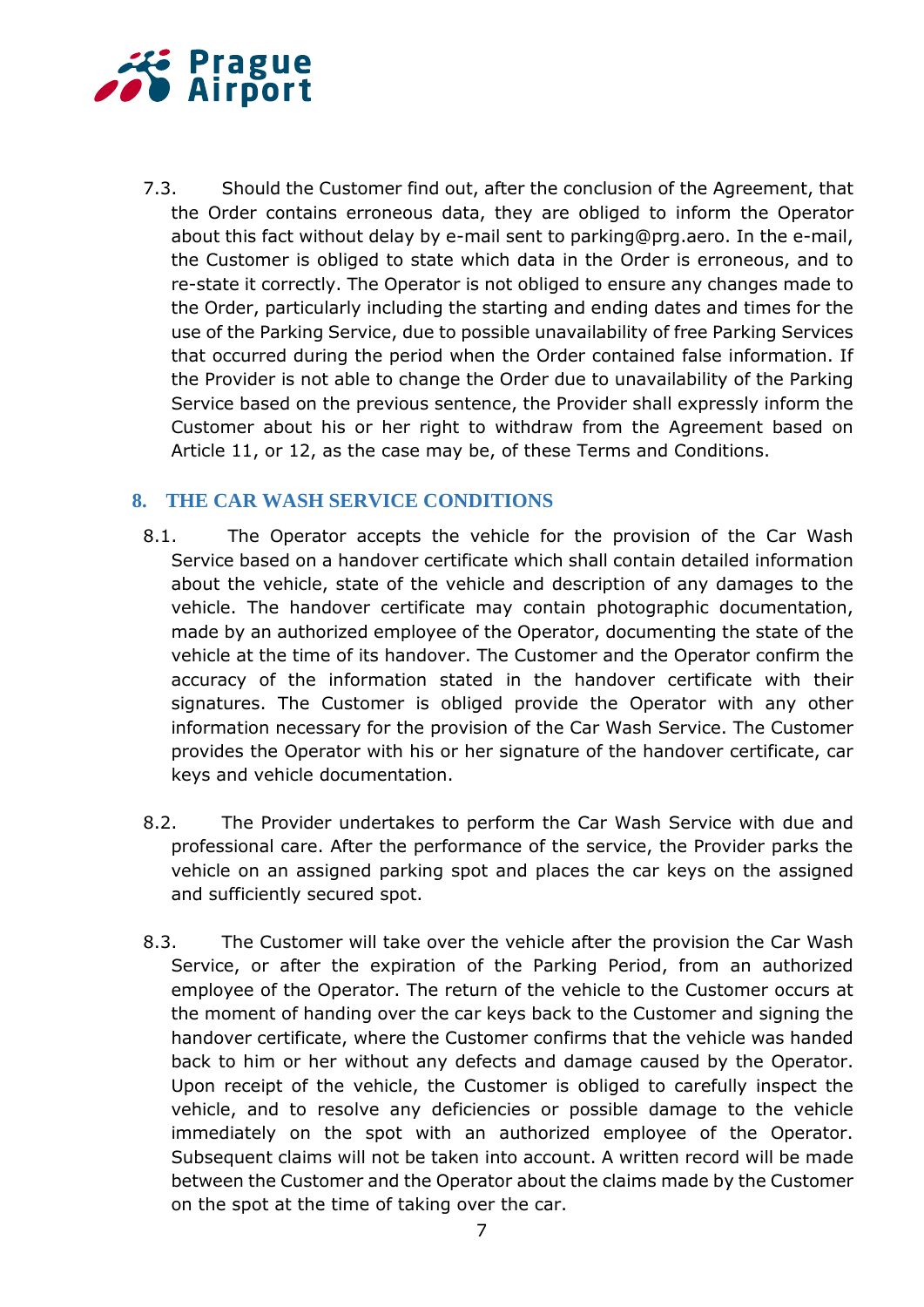

# **9. PERSONAL DATA PROTECTION**

- 9.1. The Operator, as the personal data controller, undertakes to follow these Terms and Conditions when fulfilling their obligations, which entail the processing of the Customer's personal data (hereinafter the "Personal Data"), in compliance with Regulation (EU) 2016/679 of the European Parliament and of the Council of 27th April 2016 on the protection of natural persons with regard to the processing of personal data and on the free movement of such data, and repealing Directive 95/46/EC (General Data Protection Regulation) (hereinafter "the Regulation"), as well as in compliance with any legislation passed in order to implement or amend this Regulation.
- 9.2. The Operator shall conduct the processing of the personal data exclusively in order to meet these Terms and Conditions and the related provision of Parking Services.
- 9.3. The Operator undertakes to process personal data in a manner that ensures appropriate security of the personal data, including protection against unauthorized or unlawful access to this personal data through the use of appropriate technical or organizational measures.
- 9.4. The Operator undertakes to accept and continually adhere to and monitor those measures necessary: to ensure the protection of personal data, in particular their protection against unauthorized or incidental access to the personal data, against their alteration, destruction or loss, against their unauthorized transfer, against any other unauthorized processing of such data, as well as any other misuse of personal data.
- 9.5. The Operator must not combine or store the personal data processed based on these Terms and Conditions with any other personal data acquired or processed for any other purpose.
- 9.6. The Operator is obliged to respect the Customer´s right to the protection of their private and personal lives and to protection against unauthorized interference with the private and personal lives of the Customer.
- 9.7. The Operator undertakes to ensure that its personnel or other persons processing the Customer's personal data keep such personal data confidential even after the termination of their employment relationship or any other relationship based on which they processed such personal data.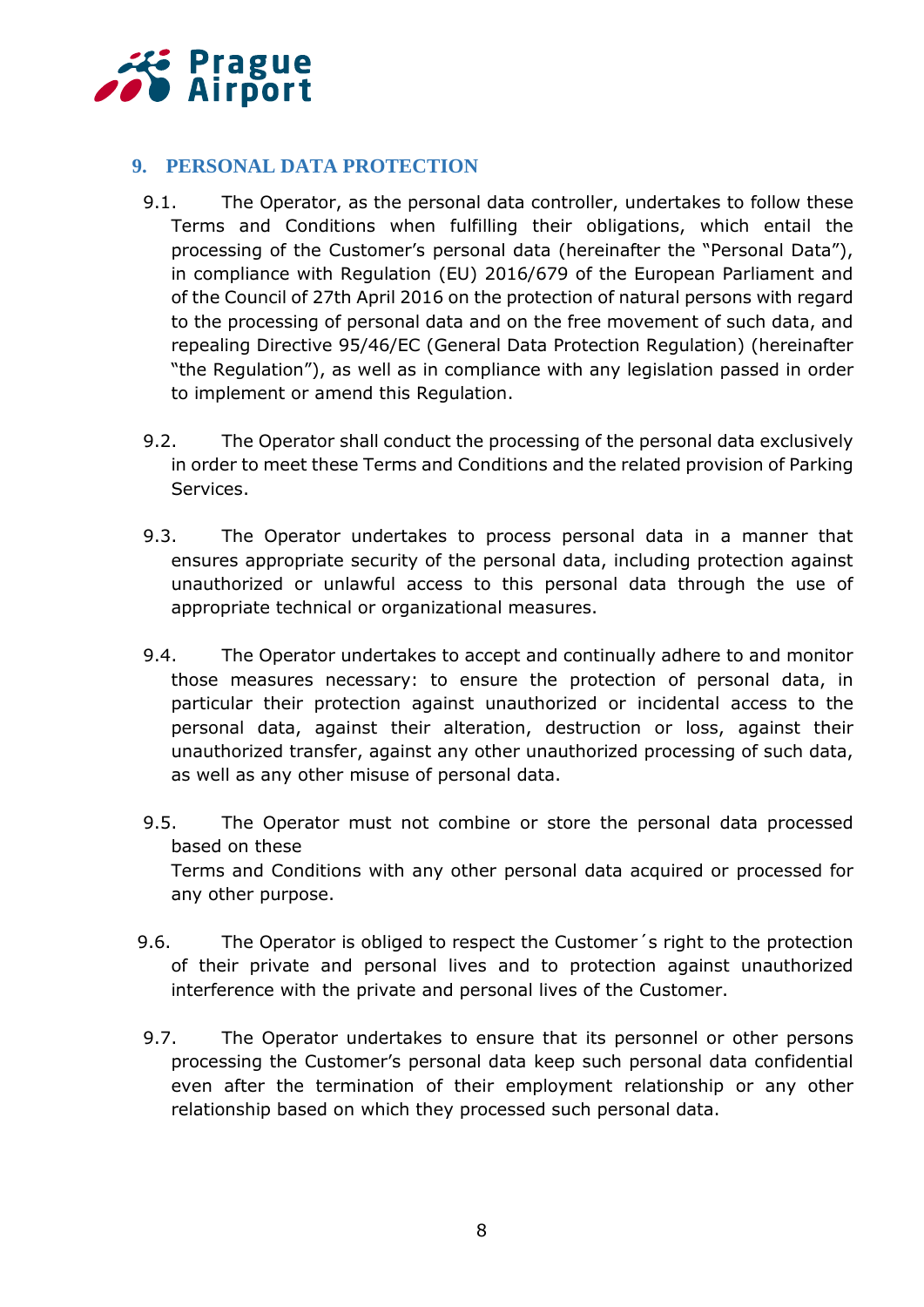

# **10. INFORMATION ON PROCESSING OF PERSONAL DATA**

- 10.1. The Operator hereby informs the Customer, who is a data subject, in compliance with Art. 13 of the Regulation regarding the processing of their personal data that:
- 10.2. Personal data is acquired directly from the Customer upon the ordering of Parking Services from the Operator. The Operator undertakes to process accurate personal data only for the following purposes:
- 10.3. Performance of the agreement (agreement on the provision of services) [pursuant to Article 6 (1) b) of the GDPR] and its further performance, including the handling of any claims made by the Customer arising from faulty performance. It is also necessary to process the Customer's personal data in order to meet any legal obligations applicable to the Operator. The Operator is obliged to meet legal obligations ensuing from legal regulations governing the rights and obligations related to consumer protection and bookkeeping. The grounds for the disclosure of personal data by the Customer to the Operator consist of the identification of the contacting parties necessary for the conclusion and performance of the contract (contractual requirement), which would not be otherwise possible without the disclosure of this data. The failure to disclose such personal data by the Customer may result in the Operator's nonperformance or suspension of the performance.
- 10.4. The sending of commercial communications (direct marketing) [pursuant to Art. 6 (1) f), points 47 and 70 and Art. 6 (1) f) of the GDPR]. In such a case of processing personal data, the Operator has a legitimate interest in the promotion of the services it is providing. The reason for the disclosure of personal data by the Customer to the Operator is the Customer´s interest in receiving commercial communications, which would not be possible without the disclosure of such personal data.
- 10.5. The Operator undertakes not to process personal data in any manner contradicting the above purposes.
- 10.6. The Operator undertakes to process personal data only to the extent necessary in connection with the above purposes for which they are being processed. The extent of personal data is as follows:
- Name and surname
- e-mail address
- Postal code
- Vehicle registration number
- 10.7. The Operator undertakes to process the personal data to perform the contract for a period of 5 years from the day when the personal data was received from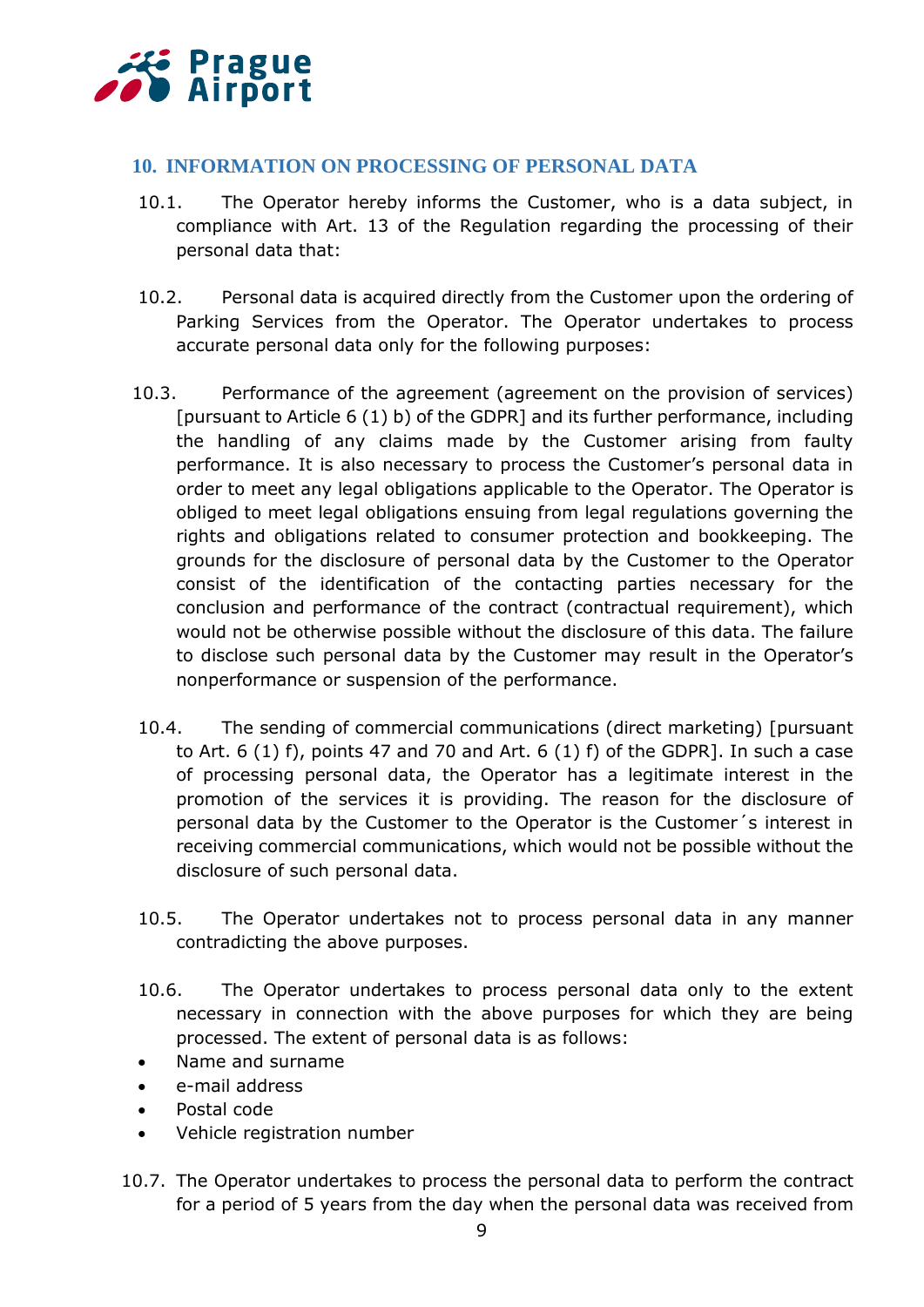

the Customer. The Operator is obliged to retain the personal data in compliance with generally applicable legal regulations, specifically pursuant to Act No. 235/2004 Sb., on Value Added Tax. After this period expires, the Operator is obliged to dispose of the personal data.

- 10.8. The Operator undertakes to process the personal data to send commercial communications (direct marketing) for a period of 3 years from the day when the personal data was received from the Customer. After this period expires, the Operator is obliged to dispose of the personal data.
- 10.9. Pursuant to Article 21 (70) of the GDPR, the Operator expressly points out to the Customer that as far as the personal data being processed to send commercial communications (direct marketing) is concerned, the Customer is entitled to raise an objection to this processing of personal data at any time free of charge (including profiling, if it is related to this direct marketing), to the extent to which this processing is connected to direct marketing, regardless of whether this processing is initial or subsequent. If the Customer raises an objection to the processing of personal data to send commercial communications (direct marketing), the Operator hereby undertakes to no longer process the personal data for these purposes.
- 10.10. The Operator hereby represents that the personal data shall only be disclosed to the respective personnel of the Operator who is obliged to observe the confidentiality of this data as well as obliged to observe all security measures which would prevent putting the security of such personal data at risk if disclosed.
- 10.11. The Operator represents that the personal data e-mail address for the purposes of commercial communication (direct marketing) shall be disclosed to UAB "MailerLite", with its registered seat at Paupio str. 46, Vilnius, Lithuania, identification number 302942057 (hereinafter as "the Processor", because this company provides the distribution of commercial communications on behalf of the Operator. The obligation to observe the confidentiality of the personal data also applies to the respective personnel of the processor.
- 10.12. The Operator also represents that it shall not hand over the personal data to any other third country or any international organization.
- 10.13. During the processing of the Customer's personal data, no automatic decision-making shall take place pursuant to Art. 22 of the GDPR.
- 10.14. The Operator hereby draws the Customer´s attention to the fact that data profiling is going to be conducted (a form of automatic processing of the Customer´s personal data consisting in the use of personal data to evaluate certain personal aspects pertaining to the Customer, in particular analyses or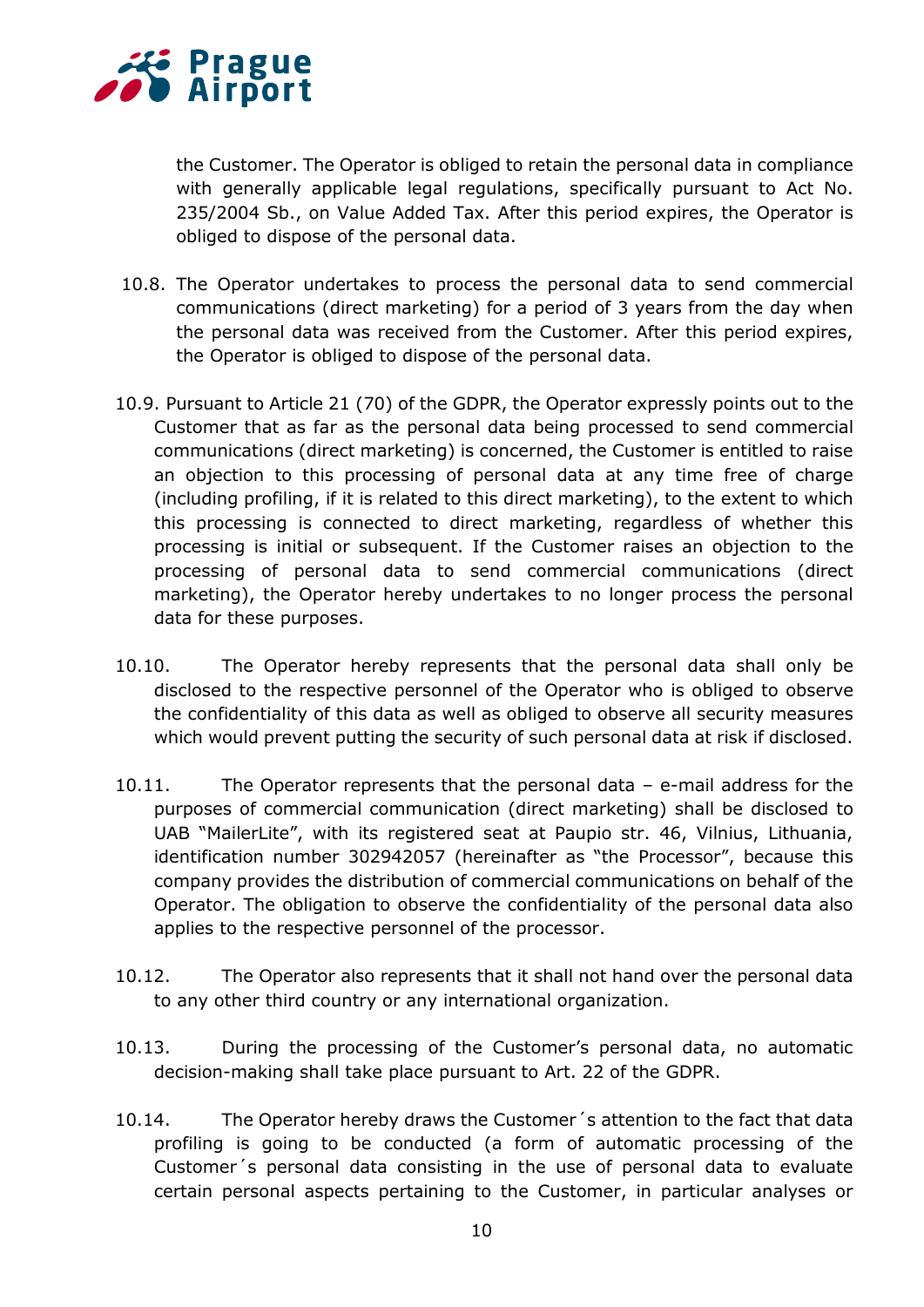

7.

estimates regarding personal preferences and interests). The Operator uses profiling only to personalize the selection of services sent to the Customer (targeted advertising). If the Customer raises any objection against profiling, the Operator undertakes to refrain from conducting profiling in relation to the Customer.

- 10.15. The Operator is hereby informing the Customer of the Customer's rights ensuing from the GDPR, in particular of the following:
- right of access to personal data (the data subject has the right to obtain from the Controller confirmation as to whether or not the personal data concerning him or her are being processed pursuant to Article 15 of GDPR);
- right of rectification (the data subject has the right to obtain from the Controller without undue delay the rectification of inaccurate personal data concerning him or her and the right to have incomplete personal data completed under Article 16 of GDPR);
- right to erasure (the data subject has the right to obtain from the Controller the erasure of personal data concerning him or her without undue delay where one of the grounds specified in Article 17 of GDPR applies);
- right to restriction of processing (the data subject has the right to obtain from the Controller restriction of processing in the cases laid down in Article 18 of GDPR), in cases set out in Art. 18 of the GDPR)
- the right to data portability (the Customer is entitled to obtain the personal data pertaining to them and disclosed to the Operator in a structured, commonly used and machine-readable format, and they also have the right to hand this data over to another processor, without this being prevented by the Operator to whom this personal data has been provided, in those cases stipulated in Art. 20 of the GDPR); the Customer may only exercise the right to portability of data in connection with processing the personal data for the performance of the contract pursuant to Art. 20 of the GDPR.
- right to object (the data subject has the reason to object, on ground relating to his or her particular situation, at any time to processing of personal data concerning him or her which is based on point (e) or (f) of Article 6(1), including profiling based on these provisions under Article 21 of GDPR);
- right not to be subject to any decision based solely on automated processing (the data subject has the right not to be subject to any decision based solely on automated processing, including profiling, which produces legal effects concerning him or her or similarly significantly affects him or her under Article 22 of GDPR);
- right to lodge a complaint with a supervisory authority, which is the Office for the Protection of Personal Data, registered seat at Pplk. Sochora 727/27, Post Code 170 00, Praha
- 10.16. The Controller gives the Customer contact the data protection officer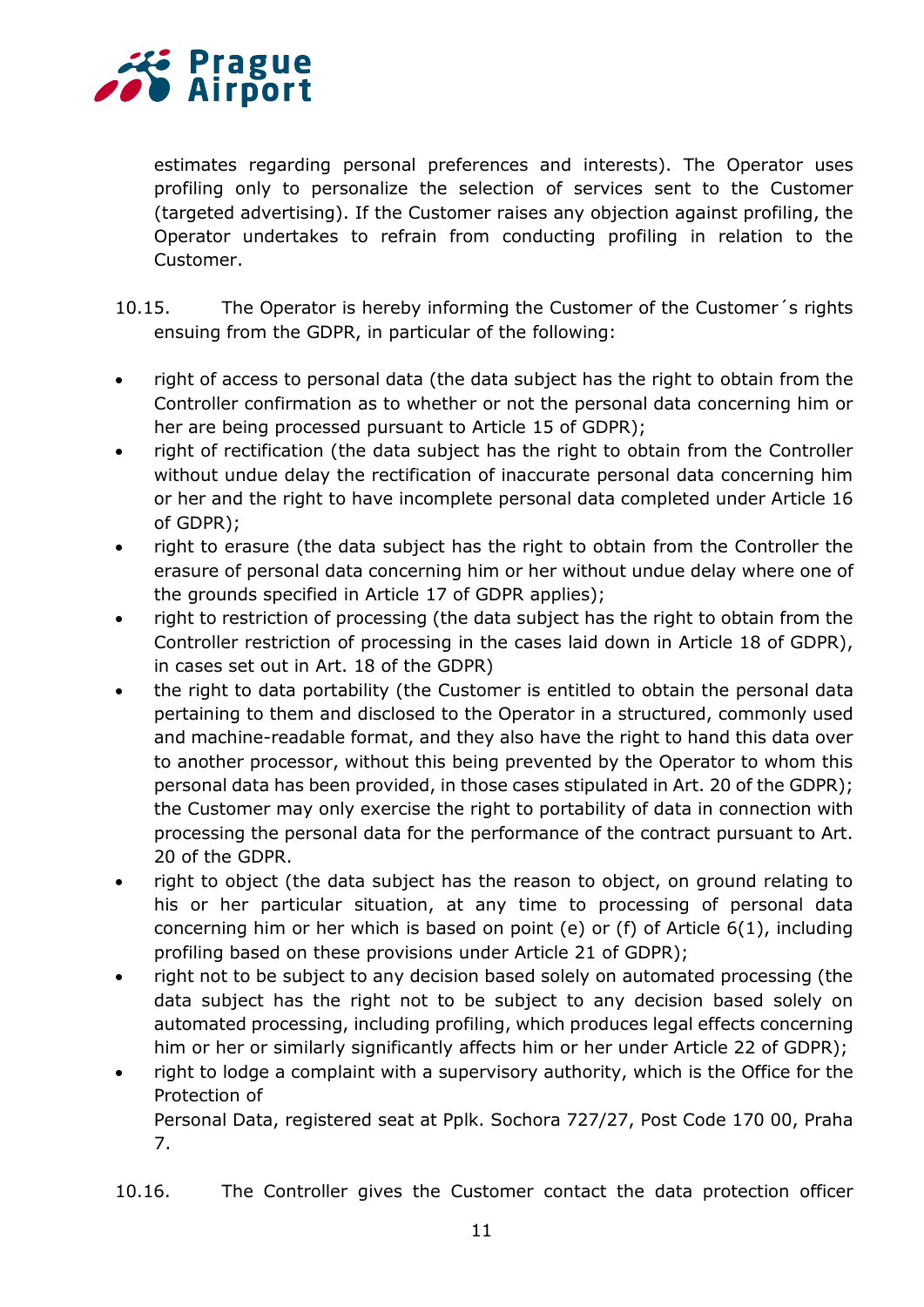

under Article 30(1)(a) of GDPR. All your inquiries, suggestions or other submissions relating to the processing of your personal data may be addressed to the data protection officer – Luboš Řádek, email address: [dpo@prg.aero.cz](file:///C:/Users/konsela/Documents/dpo@prg.aero.cz)

## **11. THE LAWFUL RIGHT TO WITHDRAW FROM THE AGREEMENT**

- 11.1. Pursuant to the provisions of Section 1829 (1) of the Civil Code, the Customer is entitled to withdraw from a concluded agreement within fourteen (14) days of the conclusion of the Agreement. The notice of withdrawal from the Agreement must be sent by the Customer to the Operator within fourteen (14) days of the conclusion of the Agreement. To withdraw from the Agreement, the Customer may use the sample form provided by the Operator, which is Annex No. 1 to the Terms and Conditions. The Customer may also send the notice of withdrawal from the Agreement to the Operator's address of the place of business or to the Operator's e-mail address at [parking@prg.aero.](mailto:parking@prg.aero)
- 11.2. If the Agreement is withdrawn from based on Art. 10.1 of these Terms and Conditions, the Agreement is annulled from the outset.
- 11.3. If, pursuant to Art. 10.1 of these Terms and Conditions, the Customer withdraws from the Agreement, and in the event that the Operator had already begun performing the Agreement based on the express request of the Customer before the expiry of the period for withdrawal from the Agreement, the Customer shall pay to the Operator a proportionate part of the stipulated Price for the performance provided until the moment of the withdrawal from the Agreement.
- 11.4. In case of withdrawal from the Agreement pursuant to Art. 10.1 of these Terms and Conditions, the Operator shall refund the Price it had received from the Customer within fourteen (14) days of the Customer's withdrawal from the Agreement to the account corresponding to the payment card used for the payment of the Price. The Operator is also entitled to refund the Price differently if the Customer so agrees and if no further costs are incurred by the Customer.
- 11.5. Anytime until the moment when the Customer begins using the Parking Service, the Operator is entitled to withdraw from the Agreement. In such a case, the Operator shall refund the Price to the Customer without undue delay, by wire transfer to the account stipulated by the Customer.
- 11.6. In accordance with Section 1823 of the Civil Code, the Customer hereby expressly asks the Operator and consents that if the commencement and further provision of the ordered Services happen during the withdrawal period, the Operator shall commence and continue the provision of the Services already within this period. With respect to this express request and consent, the Customer acknowledges that, in accordance with Section 1837(a) of the Civil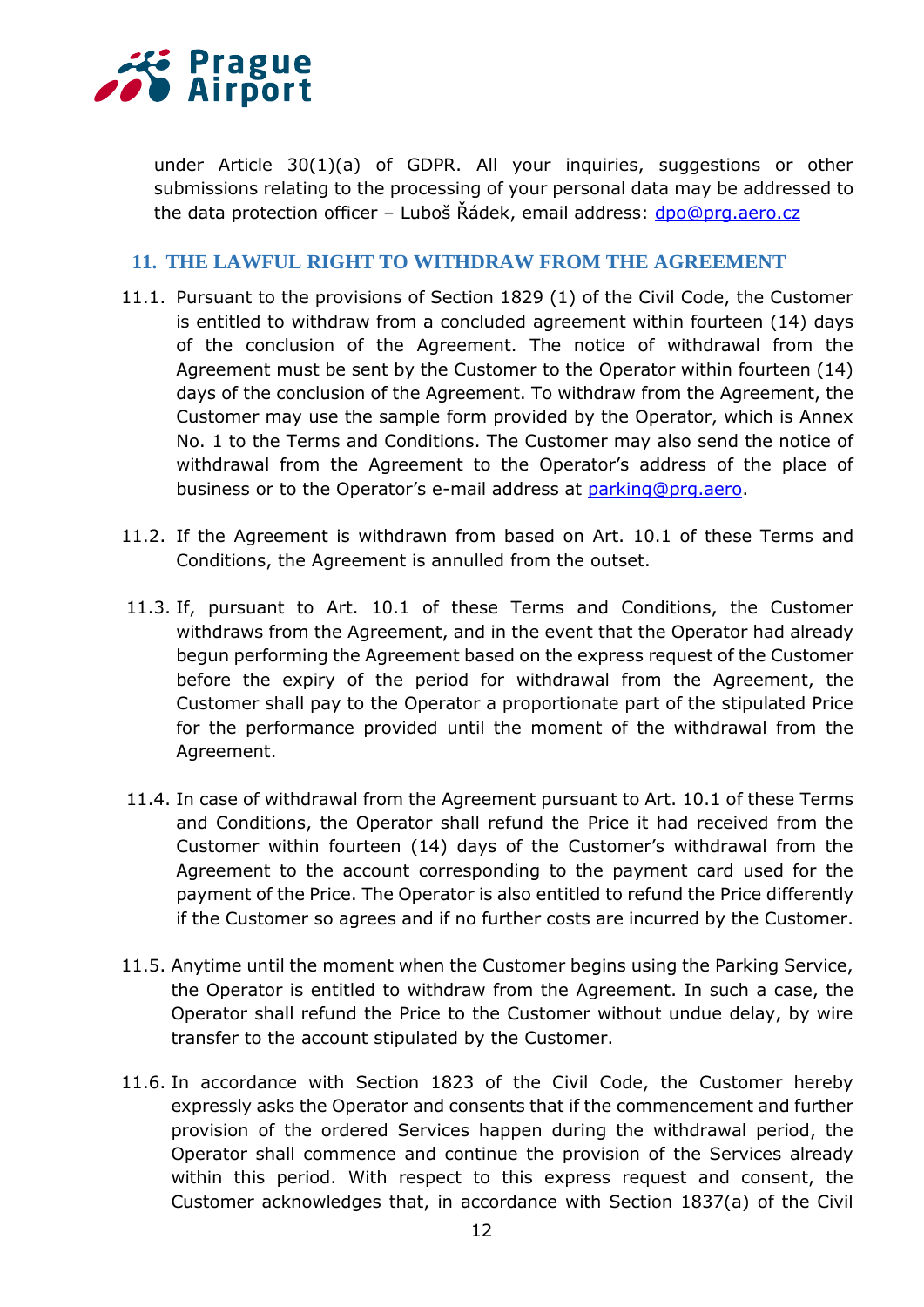

Code, the Customer shall not have the right to withdraw from the Agreement in such an event. In accordance with the cited provision of §1837 (a) of the Civil Code, the Operator informs the Customer prior to the conclusion of the Contract that in cases under this paragraph 11.6, i.e. in cases where the Services have been performed with the express consent of the Customer prior to the expiration of the withdrawal period, the Customer cannot withdraw from the Contract.

## **12. THE CONTRACTUAL RIGHT TO WITHDRAW FROM THE AGREEMENT**

- 12.1. Apart from the Customer´s right to withdraw from the Agreement pursuant to Art. 10.1 of these Terms and Conditions, the Operator grants the Customer the right to withdraw from the Agreement even after the expiry of the period set out in Art. 9.1 of these Terms and Conditions. However, withdrawal from the Agreement must be notified to the Operator no later than 24 hours before the start of the use of the Parking Service as set forth in the E-mail confirmation of the Order.
- 12.2. The Customer shall send the notice of withdrawal from the Agreement pursuant to Art. 11.1 of these Terms and Conditions together with their name, surname, contact address and Order number (assigned in the Electronic order confirmation) electronically to the following e-mail address: [parking@prg.aero](file:///C:/Users/konsela/Documents/parking@prg.aero)
- 12.3. If the Customer follows the procedure set out in Art. 12.2 of these Terms and Conditions when withdrawing from the Agreement, in particular, if he or she provides any required data to the Operator and if they send the notice of withdrawal to the stipulated address, the Operator shall refund to the Customer the paid Price, after subtracting a fixed fee of CZK 250 to cover the Operator's administrative costs incurred in relation to the processing and cancelling of the Order.
- 12.4. The Operator shall inform the Customer without undue delay by communication sent to their e-mail address about the fact that the Operator received timely and valid notice of withdrawal pursuant to Art. 11.1 of these Terms and Conditions.
- 12.5. If the price is less than CZK 250, the fixed fee for cancelling the Order shall be subtracted from the amount of the Price paid by the Customer. In such a case, the Customer is therefore not entitled to a refund of the Price, even though they had submitted a valid withdrawal from the Agreement pursuant to Art. 12.1 of these Terms and Conditions.
- 12.6. The Price shall always be refunded to the Customer to the account corresponding to the payment card used for the payment of the Price based on the Order.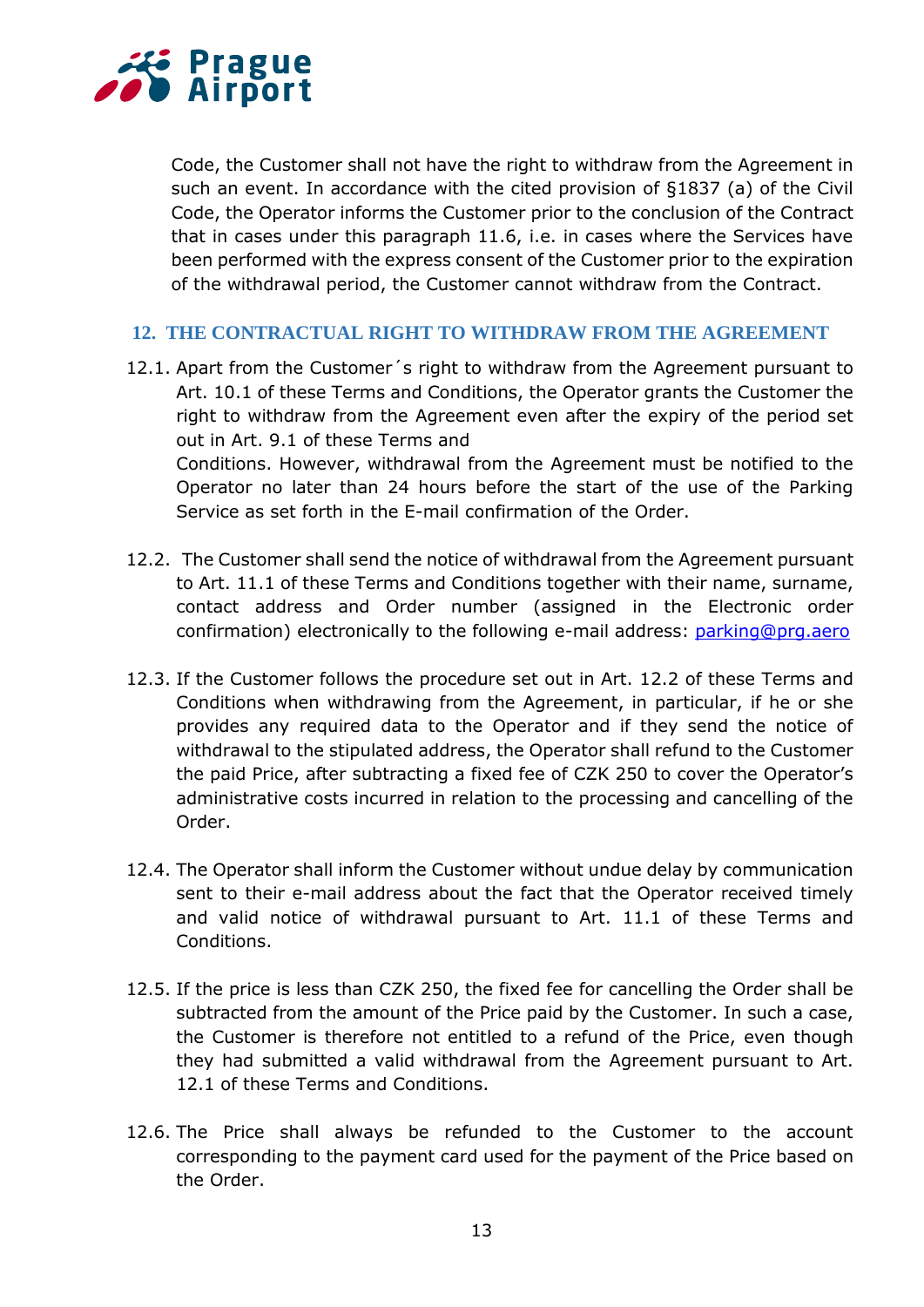

- 12.7. The Operator shall refund the Price pursuant to Art. 10 of the Terms and Conditions within 30 calendar days from the day when the Operator received the notice of withdrawal from the Agreement pursuant to Art. 12.2 of these Terms and Conditions. If the Operator requires further necessary documents to settle the Customer´s requirement for withdrawal from the Agreement, the term of 30 calendar days shall commence on the day these documents are delivered to the Operator to the following e-mail address: [parking@prg.aero.](file:///C:/Users/konsela/Documents/parking@prg.aero)
- 12.8. For the avoidance of doubt, the Operator hereby expressly states that the Customer is not entitled to withdraw from the Agreement within the meaning of Art. 11 of these Terms and Conditions less than 24 hours before the start of the use of the Parking Service stipulated in the confirmation of the order.

# **13. THE USE OF THE CODE NUMBER**

- 13.1. Upon their arrival at the Parking Facility, the Customer shall enter the code number on the PIN pad. After it is validated, the entrance parking equipment, or, if this is not functional, a member of the Operator´s personnel, shall issue a printed parking card to the Customer (hereinafter "**the Card**"), which shall be automatically coded for the ordered Parking Duration as stated in the Confirmation of the Order and which must be kept by the Customer in order to be able to leave the Parking Facility.
- 13.2. If the Customer ordered the Car Wash Service as well, he or she does not follow the instructions set in Art. 13.1, but puts his or her vehicle directly to the area labeled "Příjem vozidel" located on the ground floor of the PC COMFORT car park. Then, the instructions laid down in the E-mail confirmation of the Order are to be followed. To enter the building, the Customer uses the gate for rental cars labeled "RENTAL CAR RETURNS".
- 13.3. If the Operator has reasonable doubts as to the validity or authenticity of the code number, the Customer may not be allowed to enter the Parking Facility until the validity or authenticity of such code number is verified.
- 13.4. When leaving the Parking Facility, the Customer shall insert the Card into the reader of the parking equipment, or, in case this is not functional, present the Card to a member of the Operator's personnel. After the Card is verified, the Customer shall be allowed to leave the Parking Facility.
- 13.5. If the Customer leaves their vehicle in the Parking Facility for a period of time longer than the Parking Duration agreed to in the Agreement and stated in the Confirmation of the Order, he or she is obliged to pay the difference between the paid Price and the final statement issued based on the actual hours of the use of the Parking Service pursuant to the Pricelist. The Operator undertakes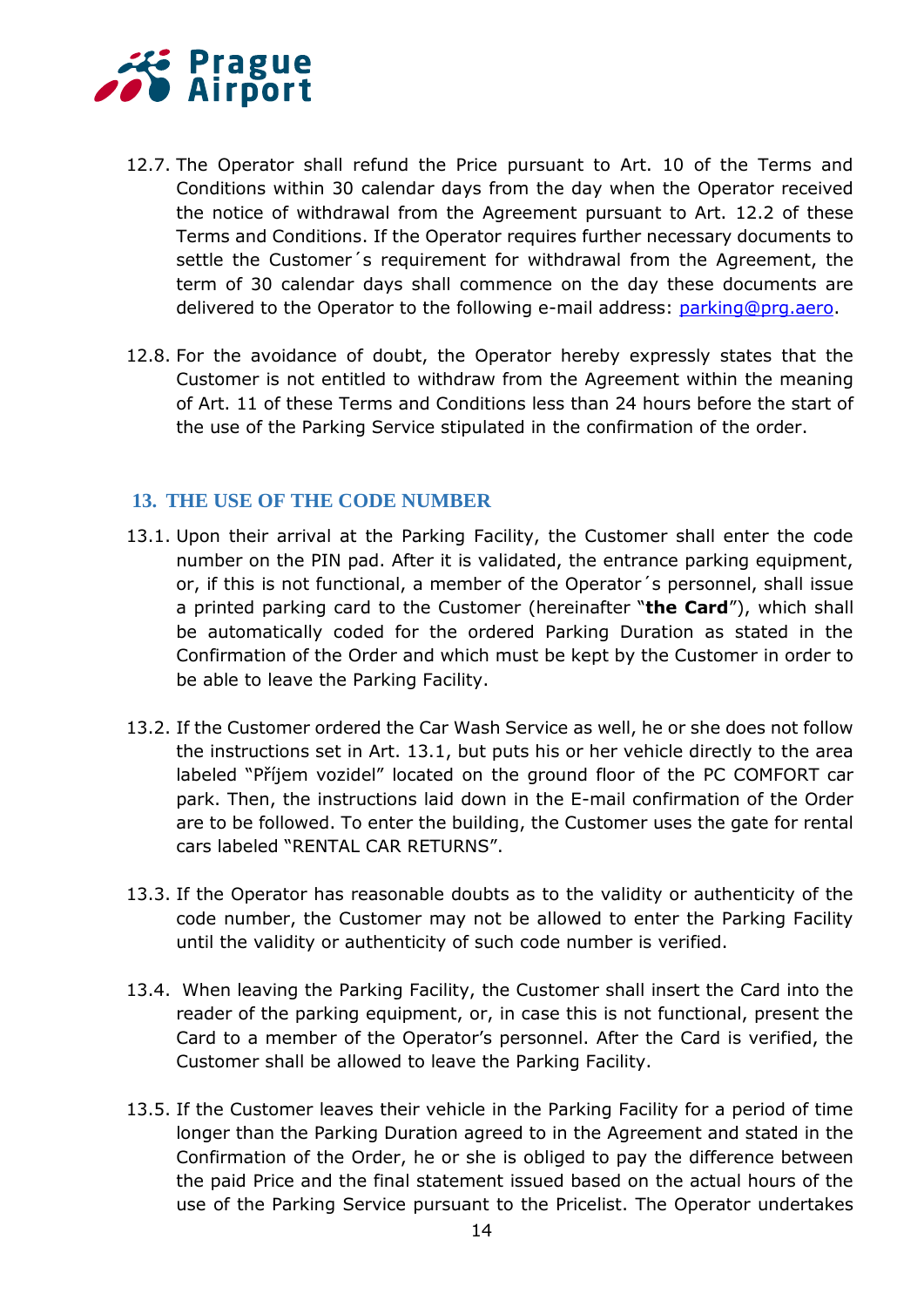

that the price per hour for the Parking Services provided shall not be higher than the hourly rate set in the Agreement.

- 13.6. The Customer shall not be allowed to leave the Parking Facility until the Difference is paid.
- 13.7. The Difference may be paid by credit card or in cash at any of the Operator's automatic check-out cashiers located in the Parking Facility.
- 13.8. If the Customer leaves the Parking Facility before using the entire paid Parking Duration for which the Parking Service was agreed, the code number and the Card shall no longer be valid. In such a case, the Customer shall not be allowed to enter the Parking Facility again in order to use the remaining Parking Duration, regardless of whether the Customer has used the entire agreed-to Parking Duration. In this case, the Customer is not entitled to the statement and refund of the difference between the Price and the price which would otherwise correspond to the actually used Parking Duration.
- 13.9. If the Card is lost, stolen or damaged, the Operator shall charge the Customer a fixed administrative fee above the Price, according to the Pricelist.
- 13.10. If the Card is lost, stolen or damaged, the Customer is obliged to report this without delay to the Operator at the Parking Facility Control Room located in the building PC COMFORT (Aviatická 1082/8, Praha 6), or at the following phone number: 220 114 022.
- 13.11. The Operator shall not be held responsible for any misuse of the code number by a person other than the Customer.

# **14. OTHER RIGHTS AND OBLIGATIONS OF THE CONTRACTING PARTIES**

- 14.1. The Operator is not bound by any codes of conduct towards the Customer within the meaning of Section 1826 (1) e) of the Civil Code.
- 14.2. Consumer (Customer) complaint management is ensured by the Operator at the following e-mail address: parking@prg.aero. The Operator shall send information about the handling of the complaint to the Customer's e-mail address.
- 14.3. The Operator is entitled to provide the Parking Service under a trade license. Trade inspections are conducted under the authority of the competent Trade Office. The inspections related to the protection of personal data are conducted by the Office for Personal Data Protection. The Czech Trade Inspectorate is,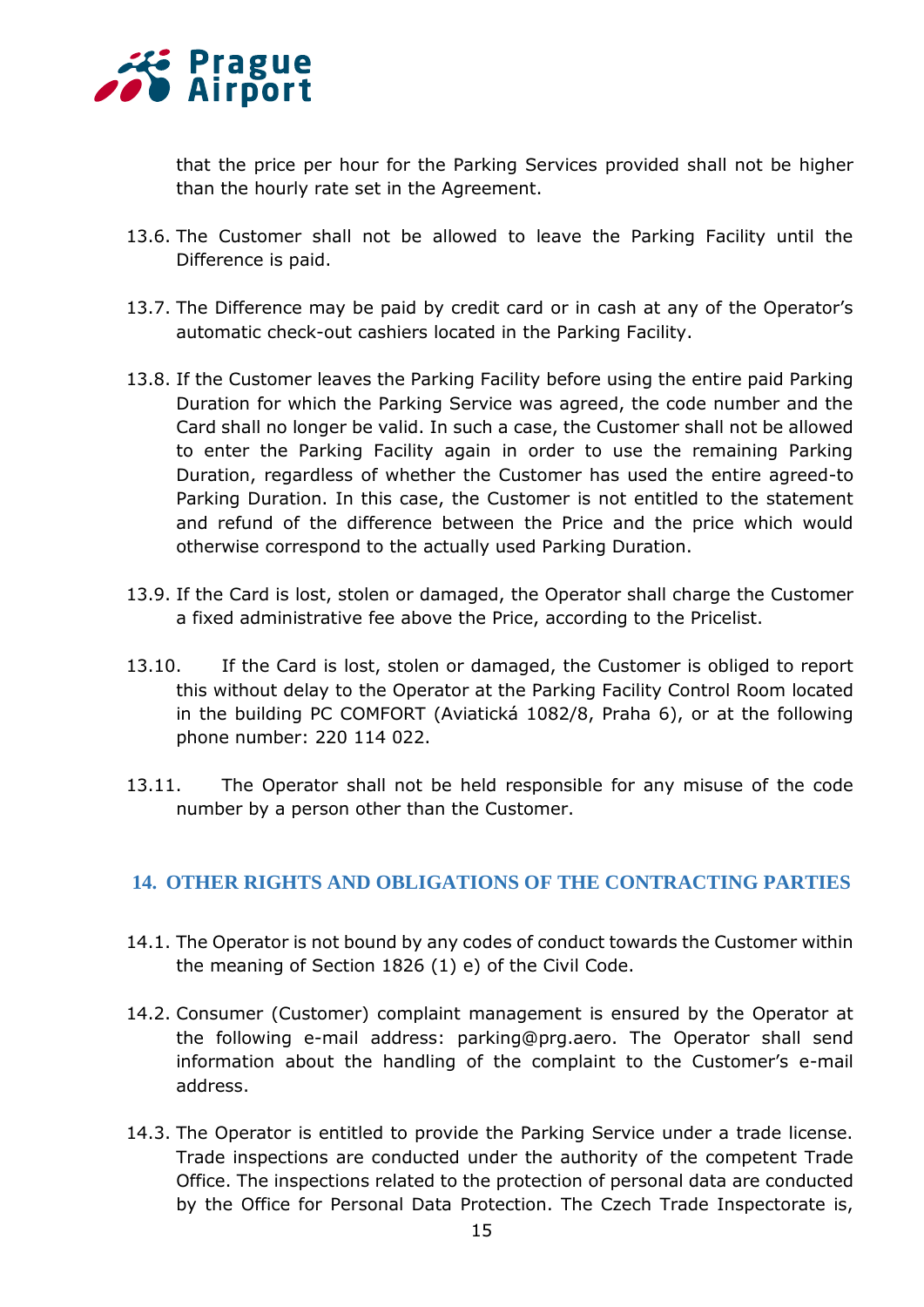

within a limited scope and inter alia, the supervisor of compliance with Act. No. 634/1992 Sb., on Consumer Protection, as amended.

- 14.4. The Customer hereby assumes the risk of changes of circumstances within the meaning of Section 1765 (2) of the Civil Code.
- 14.5. The Operator is entitled to refuse any Order for the Parking Service and not to enter into an Agreement with the Customer, in particular if the Parking Facility is full during the requested time period.
- 14.6. If no parking space is made available for the Customer within 30 minutes of the agreed-to start of the Parking Duration due to an unexpected breakdown in the electronic system, another technical problem on the part of the Operator, an administrative error made by the Operator or a situation that has arisen due to exceptional circumstances, the Customer shall be entitled to withdraw from the Agreement and require the refund of the Price or the provision of alternative performance, i.e. Parking Services at the time of the Customer´s choice, if the Operator has spare capacity available at such time. Parking services thus provided shall not exceed the length of the period of the Parking Service pursuant to the original Agreement.
- 14.7. The Customer is obliged to claim the refund of the Price pursuant to art. 13.6 of these Terms and Conditions at the Operator´s Parking Facility Control Room in the building PC COMFORT (Aviatická 1082/8, Praha 6) or at the following phone number: 220 114 022 immediately after not being granted a parking space.
- 14.8. The Price shall be refunded to the Customer to the account corresponding to the payment card with which the Price had been paid when the Agreement was concluded.
- 14.9. The Customer may request the alternative performance pursuant to Art. 13.6 of these Terms and Conditions from the Operator via the following e-mail address: [parking@prg.aero](file:///C:/Users/konsela/Documents/parking@prg.aero) or by filling in a form at the Parking Facility Control Room located in the building PC COMFORT (Aviatická 1082/8, Praha 6) within 30 calendar days of the date when a situation described in art 13.6 of these Terms and Conditions occurred.

# **15. DELIVERY OF DOCUMENTS**

- 15.1. Documents may be delivered to the Customer to the Customer's e-mail address.
- 15.2. The Customer may deliver documents to the Operator to the following e-mail address: [parking@prg.aero](file:///C:/Users/konsela/Documents/parking@prg.aero) or to Letiště Praha, a. s., K letišti 1019/6 Praha 6,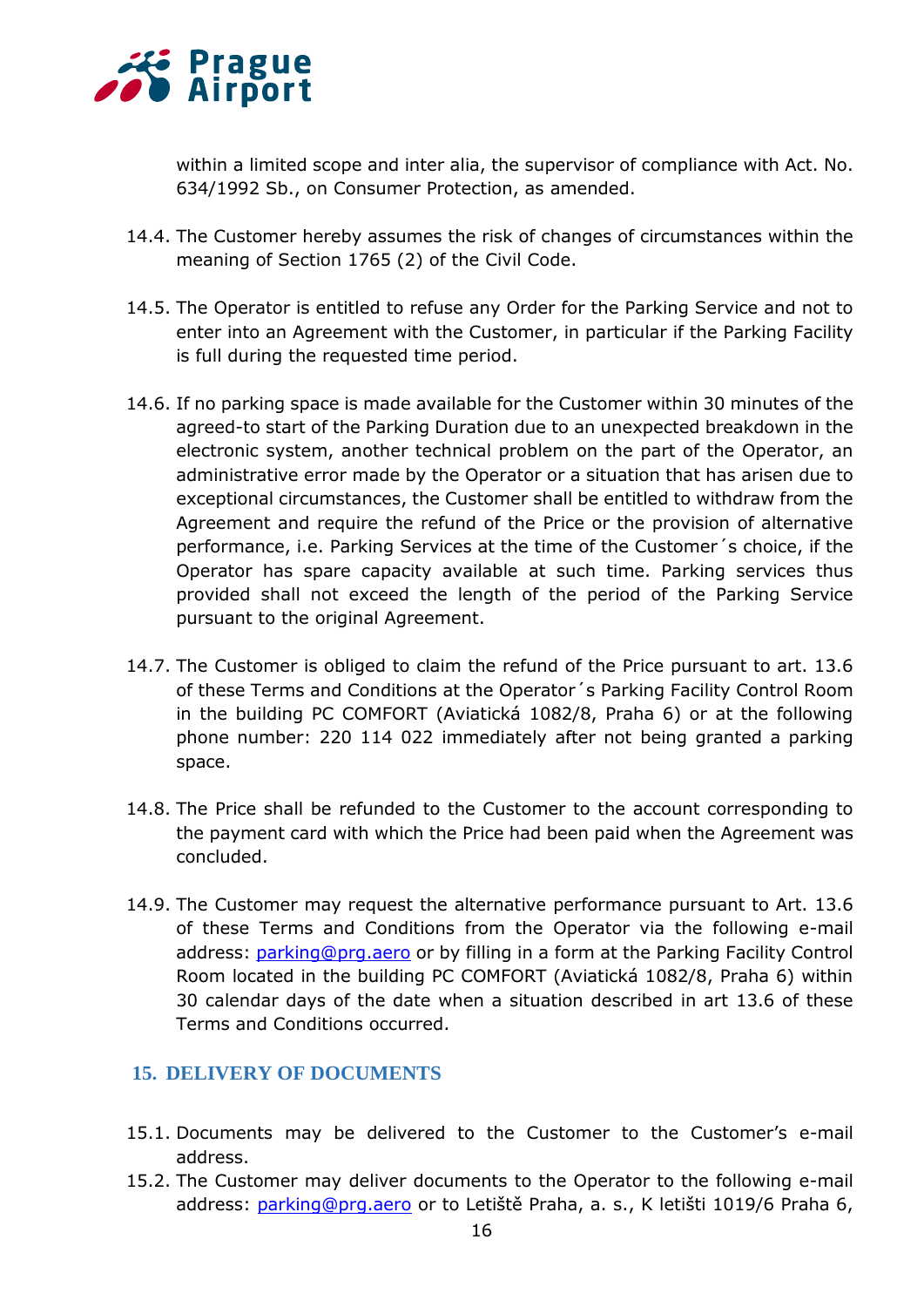

Postal Code 161 00. 14.3.

- 15.3. The Operator is not obliged to take into account any documents or acts served to it by the Customer in ways other than those set out in these Terms and Conditions.
- 15.4. E-mail messages sent by the Operator to the Customer to the Customer's email address shall be deemed to have been served at the moment they are sent by the Operator. The Operator is only liable for errors during the transfer of the e-mail message if it had caused these errors itself.

# **16. FINAL PROVISIONS**

- 16.1. The Contracting parties hereby agree that if there is a foreign aspect to the contractual relationship established by this Agreement, the relationship shall be governed by the laws of the Czech Republic. This shall be without prejudice to consumer rights ensuing from generally binding legal regulations
- 16.2. Should any provision of these Terms and Conditions be invalid or ineffective, or if it so becomes, such invalid provision shall be replaced by a provision which most closely approximates the invalid provision. The invalidity or ineffectiveness of a provision shall be without prejudice to the validity of all other provisions. Amendments and supplements to the Agreement or to these Terms and Conditions shall be made in writing. 15.3.
- 16.3. The Agreement, including these Terms and Conditions, is archived by the Operator in electronic form and it is not accessible.
- 16.4. Contact details of the Operator: Address for delivery: Letiště Praha, a. s., K letišti 1019/6 Praha 6, Postal Code 161 00 E-mail address: [parking@prg.aero](file:///C:/Users/konsela/Documents/parking@prg.aero) Tel.: +420 220 114 022.
- 16.5. The following form an integral part of these Terms and Conditions:
- 16.5.1. Annex No. 1: Sample Form for Withdrawal from the Agreement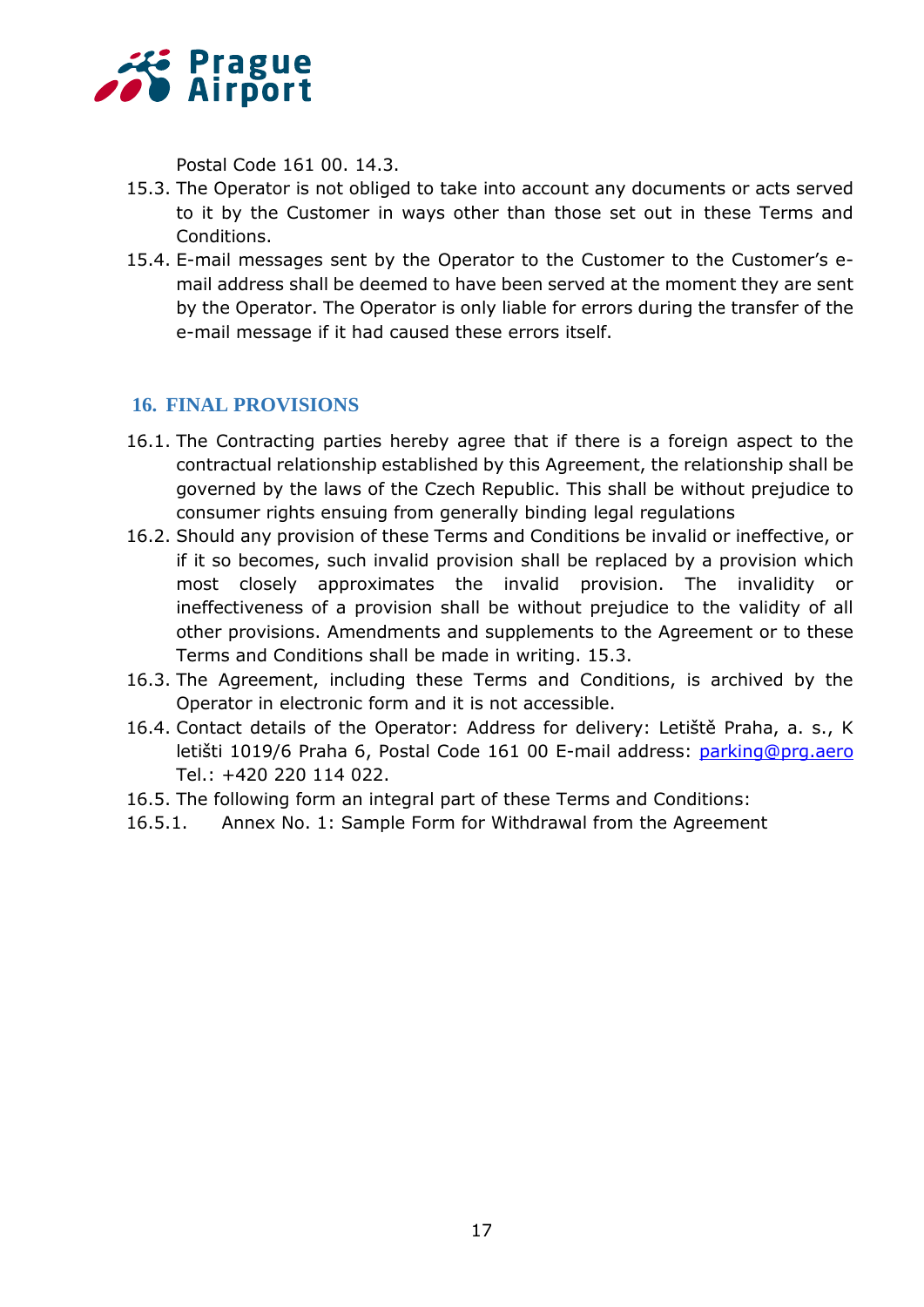

# **Sample Form for Withdrawal from the Agreement**

Recipient: Letiště Praha, a. s. K letišti 1019/6 Praha 6, 161 00 Tel: +420 220 114 022 E-mail: parking@prg.aero

I / we hereby declare  $(*)$  that I am / we are withdrawing  $(*)$  from the agreement on parking.

Date of conclusion of the agreement:

Name and surname of the customer:

The address of the customer:

Order number as stated in the e-mail confirmation of the order:

Customer´s signature (only if this form is being sent in a form of a written document)

Date:

(\*) Delete or fill in, as applicable.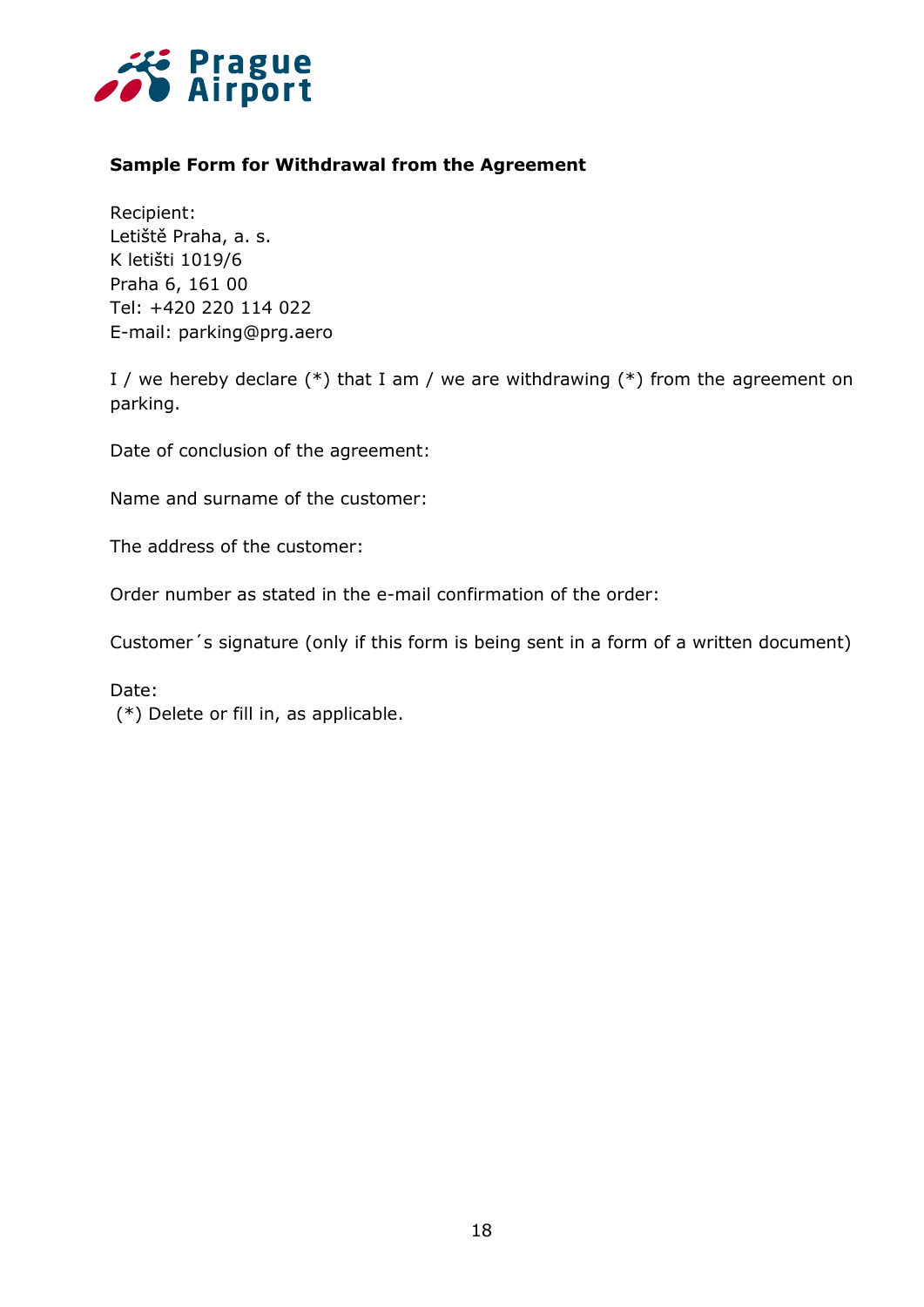

# Rules for the Provision of the Fast Track Service at the security checkpoints in Terminal 2 at Prague/Ruzyně Airport ("Rules")

I. Service Specification

The Fast Track Service includes

• the option of priority check-in at security checkpoints of chosen passengers travelling withing countries of the Schengen Area from Terminal 2.

## The Fast Track Service:

• Is an option of a priority check-in of chosen passengers over those passengers who do not use the Fast Track Service. By providing the Fast Track Service, the Provider does not guarantee the Customer any minimum time limit for check-in or security check, if the smooth operation of the security check is impacted by an extraordinary event concerning the safety of civil aviation. The Customer, or the User, of the Fast Track Service is responsible for choosing such a time slot that enables him or her to board an aircraft sufficiently in advance. The Provider is in no way responsible for any damage caused in connection with the choice of the time slot. The Fast Track Service is considered to be provided and fulfilled at the time of commencement of the time slot chosen by the Customer. If the Fast Track Service is ordered online or via kiosk during the chosen time slot, due to technical reasons it is not possible to use it pushchairs, wheelchairs and other luggage with other dimensions than those of standard cabin luggage with maximum dimensions set by individual airlines.

The Fast Track Service is provided:

- at the security checkpoints in the Departure Hall of Terminal 2 (centralized security checkpoints). There is a special lane with a "FAST TRACK" sign. The Fast Track Service is provided for single use during the chosen time slot purchased for a specific time and date.
- II. Booking

In case of availability of the chosen time slot, the Fast Track Service can be booked using a form at the website of the Provider [www.aeroparking.cz,](http://www.aeroparking.cz/) [www.prg.aero](http://www.prg.aero/) or directly at<https://booking.prg.aero/en/> or using some of the kiosk located at Terminal 2 (no later than ten (10) minutes prior to the expiration of the chosen time slot of the Fast Track Service) or at the Raiffeisenbank Lounge reception desk located in the public area of Terminal 2 (no later than thirty (30) minutes before the beginning of the chosen time slot of the Fast Track Service).

## Online booking

The Customer chooses a specific time slot of the Fast Track Service from time slots available on the website of the Provider [www.prg.aero,](http://www.prg.aero/) [www.aeroparking.cz](http://www.aeroparking.cz/) or directly at [https://booking.prg.aero/en/,](https://booking.prg.aero/en/) and enters the following information:

- Name and surname
- Postal code
- E-mail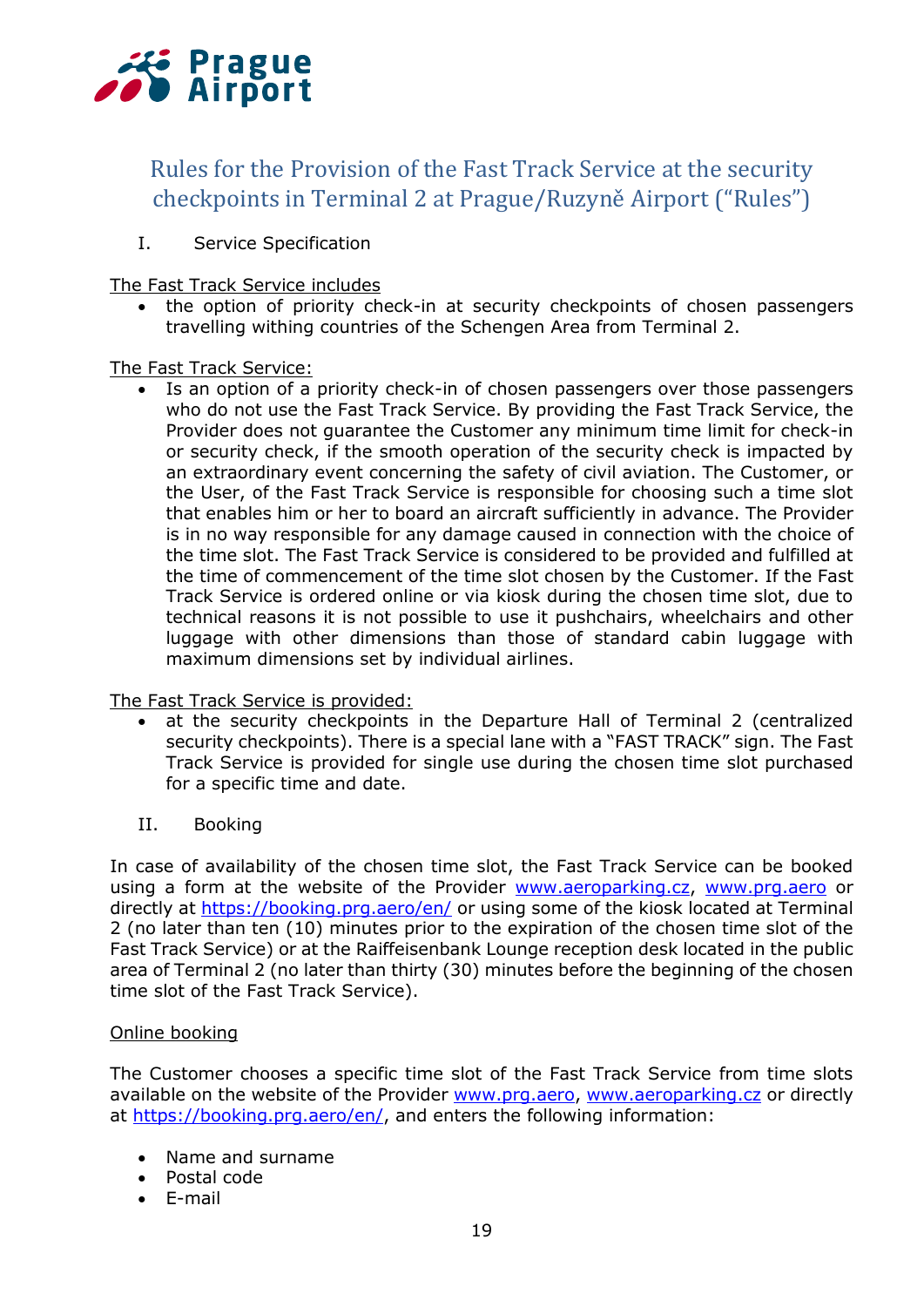

- Phone number
- Number of persons
- Purpose of travel (leisure/business)
- Flight number

If the Customer chooses "business" as the purpose of travel, he or she shall enter the following information for billing purposes:

- Company name
- Company registration number
- Company ID number
- Address

## Booking at the kiosk

At the kiosk, the Customer enters the number of persons and chooses a specific time slot of the Fast Track Service from available time slots. After scanning individual boarding passes, the names and surnames with the number of departing flights will be loaded.

Booking at the reception desk of the Raiffeisenbank Lounge

#### Opening hours: Mo – Sun 5:00 AM – 10:00 PM

The Customer chooses a specific time slot of the Fast Track Service from available time slots and enters the following information:

- Name and surname / company name
- Address
- Company name and company VAT number (if applicable)
- Number of persons

If the Customer places the order via the on-line form on the website of the Provider or at the kiosk, he or she may

check and amend the information entered prior to placing the order, including the possibility to detect and correct any mistakes

made while entering the information into the Order. By clicking on the button "SEND" or "BOOK", the Customer places the order. The Provider considers the information given in the order to be correct.

After being accepted by the Provider, the order of the Fast Track Service becomes a legally binding contract within the meaning of Act No. 89/2012 Sb., Civil Code, as amended.

Following the payment for the Fast Track Service, the Provider confirms the acceptance of the proposal by sending the Customer a QR code. If the order is placed online, the QR code will be sent to the Customer's e-mail address provided by the Customer in the order form. If the order is placed at the kiosk, the QR code will be uploaded directly onto the boarding pass and the Customer will receive the QR code in paper form at the kiosk as well. If the Customer orders the Fast Track Service at the reception desk of the Raiffeisenbank Lounge, he or she will receive the QR code in paper form.

The Provider warns that if the QR code in paper form is lost or damaged, the Customer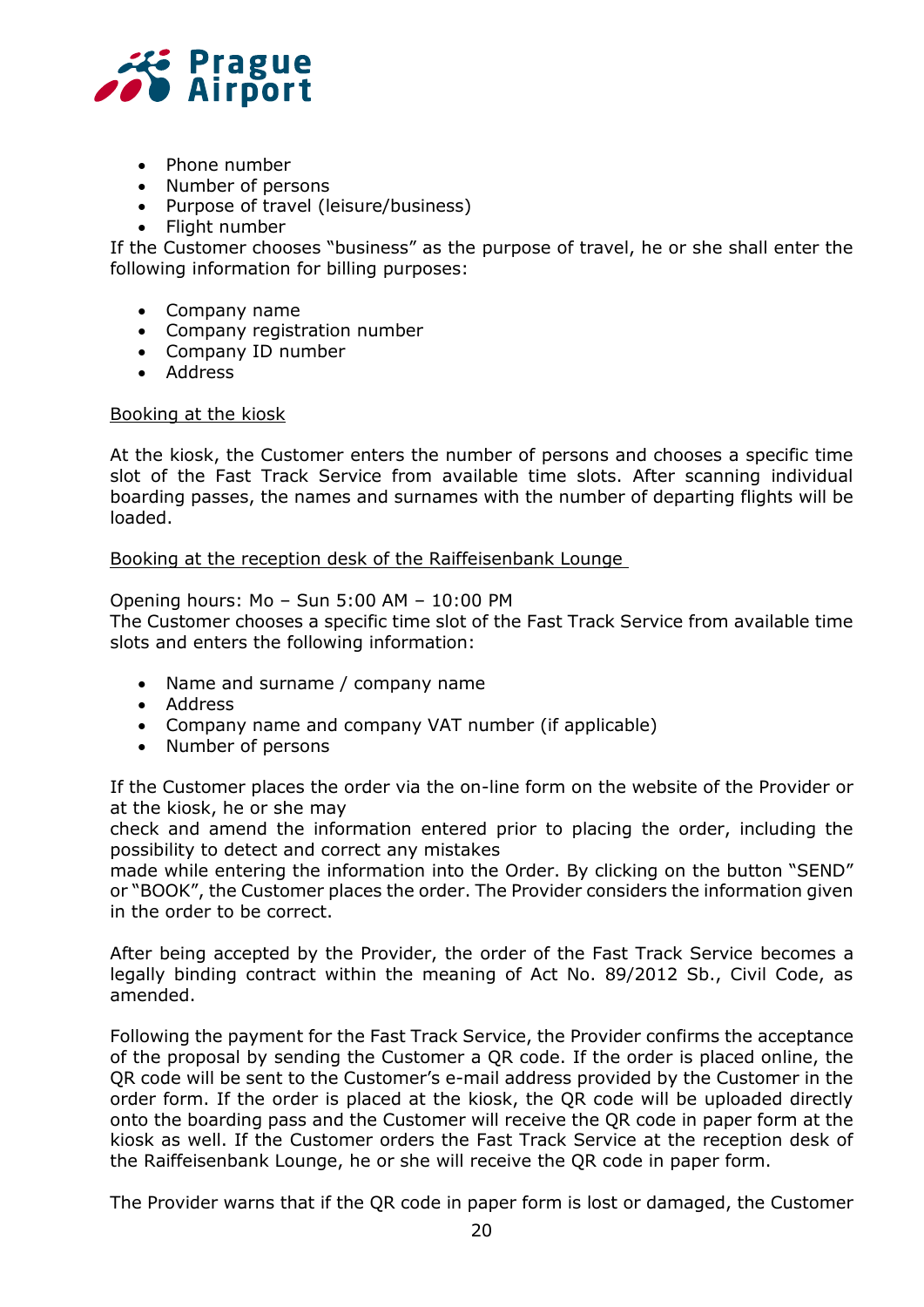

may not be provided with the QR code once again.

The Agreement is concluded for a fixed period, i.e. the period of provision of the services specified in the Agreement and the rights

and obligations resulting therefrom, and shall be concluded exclusively under these Rules.

## Ways of using the Fast Track Service:

- Following payment, the Customer will receive the QR code.
- The Customer follows the signs in the Departure Hall of Terminal 2 that will lead him or her to the centralized security checkpoint. There is a private lane with a "FAST TRACK" sign.
- At the boarding gate, the Customer scans his or her boarding pass and then the Fast Track QR code (in paper or electronic (on-line form) and proceeds to the security check.
- The Customer must arrive at the security check during the chosen time slot, but no more than 5 (five) minutes before its end.
- III. Price list and payment terms

Price of the Fast Track Service: 150 CZK / person (regardless of age)

## Payment terms:

The quoted price is inclusive of the relevant VAT. The price may be paid in CZK:

- By payment card (if the Fast Track Service is ordered via the on-line form or at the kiosk in Terminal 2)
- In cash at the reception desk of the Raiffeisenbank Lounge (if the Fast Track Service is ordered personally at the reception desk of the Raiffeisenbank Lounge).

The Provider shall issue a tax document for the taxable performance pursuant to applicable laws and regulations, in particular to Act No. 235/2004 Sb., On Value Added Tax, as amended. The date of the taxable performance shall be deemed the day of using the Service or the date of issuance of the invoice, or the day when the payment is credited to the account of the Provider, whichever is earlier.

• in case of contractual partners who entered into a written Agreement on the Provision of the Fast Track Service on Václav Havel Airport Prague, based on an invoice (tax document) issued by the Provider and sent to the Customer via email to an e-mail address provided by the Customer.

The invoice – tax document is payable within seventeen (17) days since its issuance to the Customer. The claim shall be settled after credited to the Provider's bank account. Should the maturity date be Saturday, Sunday, non-working day in accordance with the valid and effective laws and regulations of the Czech Republic or 31 December or a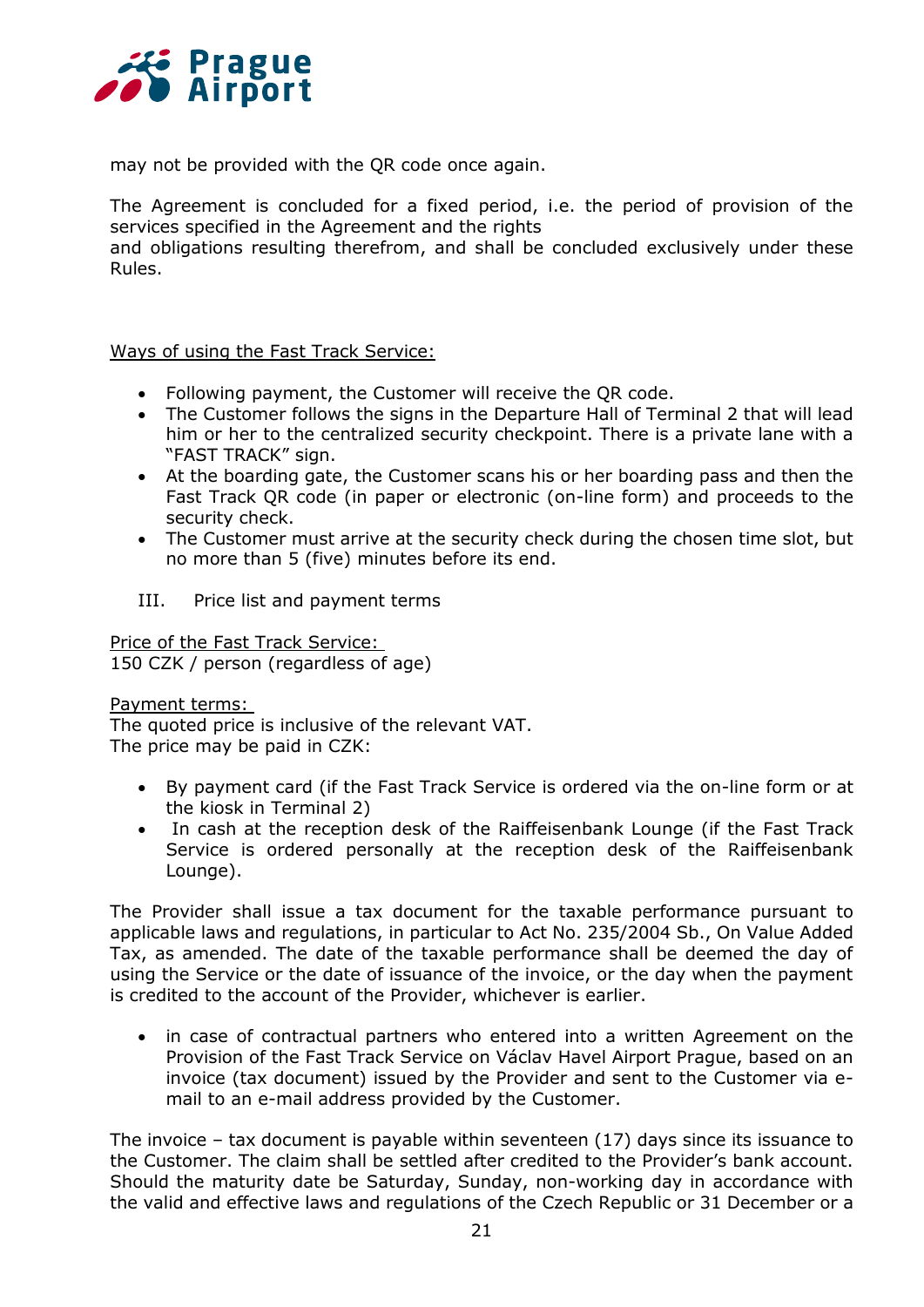

non-working day under to the provisions of Act No. 284/2009 Sb., on Payment Transactions, as amended, the maturity date will be postponed to the nearest previous working day. The date of the taxable performance shall be deemed the day of using the Service or the day of issuance of the invoice, whichever is earlier.

Should the Customer choose to pay through the payment card, he or she will be redirected to a third-party payment gateway (a server) after placing the order where he or she will fill out the necessary payment details. Once they are verified, the order will be confirmed and the price for the Fast Track

Service will be deducted from the Customer's bank account.

## IV. Information on Processing of Personal Data

The Provider informs the Customer as the data subject in accordance with Article 13 of the Regulation (EU) 2016/679 of the European Parliament and of the Council of 27 April 2016 on the protection of natural persons with regard to the processing of personal data and on the free movement of such data, and repealing Directive 95/46/EC (General Data Protection Regulation) (hereinafter as "GDPR"), on the processing of his or her personal data:

## **Purpose of personal data processing:**

The personal data are obtained directly from the Customer at the moment of the sending of the form. The Controller agrees to process accurate personal data solely for the purpose of:

 Performance of the Agreement [in accordance with Article 6 (1) (b) of the GDPR Regulation] and its subsequent performance, including settling potential claims of the Customer resulting from defective performance. It is also necessary to process the Customer's personal data for the purpose of compliance with legal obligations that apply to the controller. The controller shall have the obligation to fulfill the legal obligations arising from the regulations governing the rights and obligations with regard to consumer rights and bookkeeping. The provision of the Customer's personal data to the controller is justified by the identification of the contracting parties necessary for the conclusion and performance of the Agreement (contractual requirement), which would not be possible if the data were not provided. The Customer's failure to provide personal data may result in the nonperformance or termination of the performance of the Agreement by the Controller.

The Controller agrees that it will not process the personal data in a manner that is incompatible with the above-specified purpose.

## **Scope of personal data**

The Controller agrees to process personal data only to the scope necessary for the above-specified purpose for which the data are processed. The scope of personal data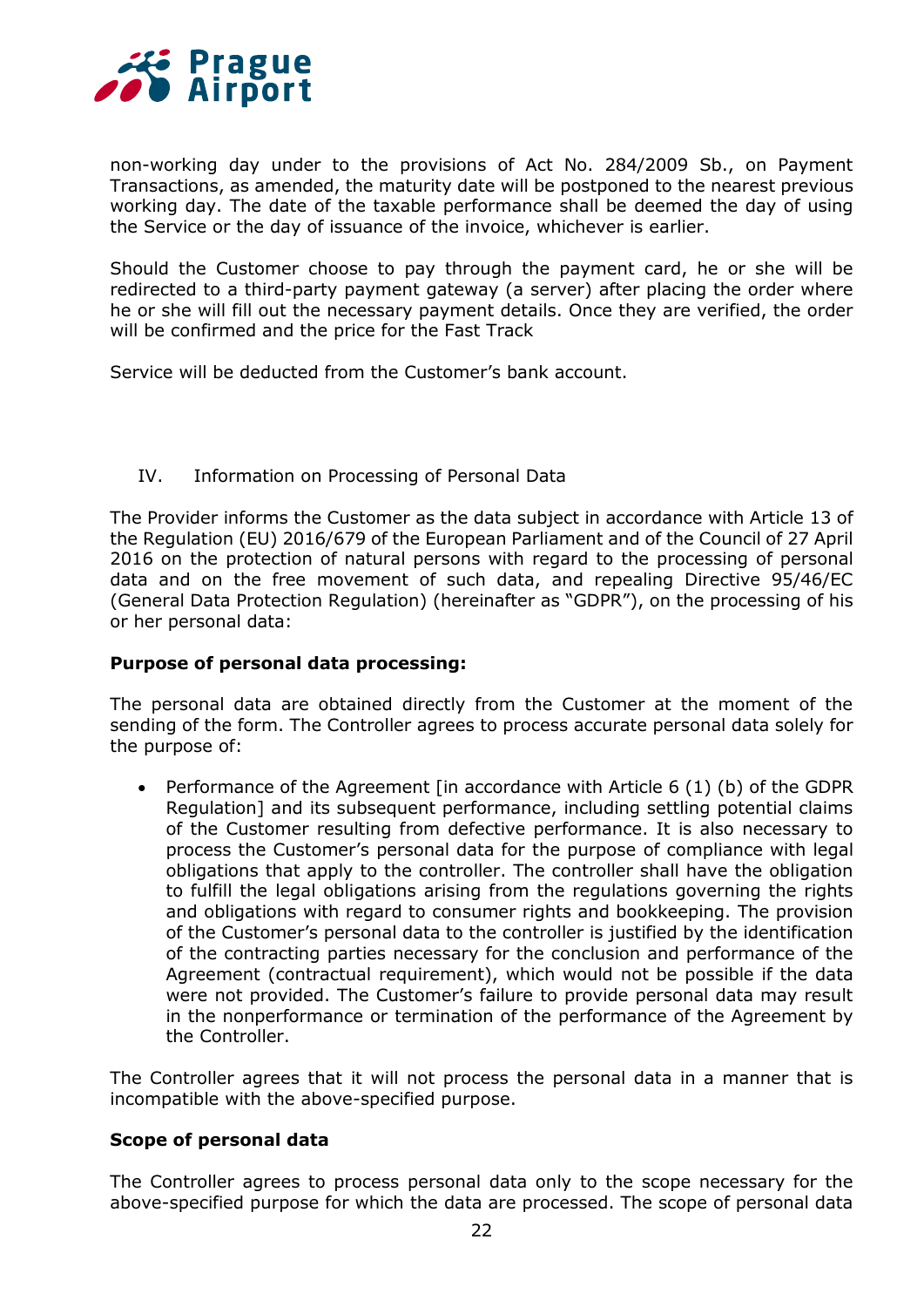

is set in Art. II of the Rules.

## **Personal data processing period**

The Controller agrees to process the personal data which it processes for the abovespecified purpose for the period of 5 years since receiving the data from the Customer. The Controller is obliged to retain the personal data in compliance with all generally applicable legal regulations, specifically pursuant to Act No. 235/2004 Sb., on Value Added Tax. After the expiration of this period, the Controller must destroy the Personal Data.

## **Categories of recipients of personal data and transfer of Personal Data**

The Controller declares that the personal data shall only be made accessible to those employees of the Controller who are bound by the non-disclosure obligation in relation to these data as well as the security measures the disclosure of which would jeopardize the safety of these personal data. The

Controller also declares that it will not transfer the personal data to any third country or any international organization.

## **Automated decision-making**

Automated decision-making or profiling under Article 22 of GDPR shall not be used during the processing of the Applicant's Personal Data.

## **Rights of the data subject**

The Controller informs the Customer on his or her rights ensuing from the GDPR, particularly:

- right of access to personal data (the data subject has the right to obtain from the Controller confirmation as to whether or not the personal data concerning him or her are being processed pursuant to Article 15 of GDPR);
- right of rectification (the data subject has the right to obtain from the Controller without undue delay the rectification of inaccurate personal data concerning him or her and the right to have incomplete personal data completed under Article 16 of GDPR);
- right to erasure (the data subject has the right to obtain from the Controller the erasure of personal data concerning him or her without undue delay where one of the grounds specified in Article 17 of GDPR applies);
- right to restriction of processing (the data subject has the right to obtain from the Controller restriction of processing in the cases laid down in Article 18 of GDPR);
- right to object (the data subject has the reason to object, on ground relating to his or her particular situation, at any time to processing of personal data concerning him or her which is based on point (e) or (f) of Article 6(1), including profiling based on these provisions under Article 21 of GDPR);
- right not to be subject to any decision based solely on automated processing (the data subject has the right not to be subject to any decision based solely on automated processing, including profiling, which produces legal effects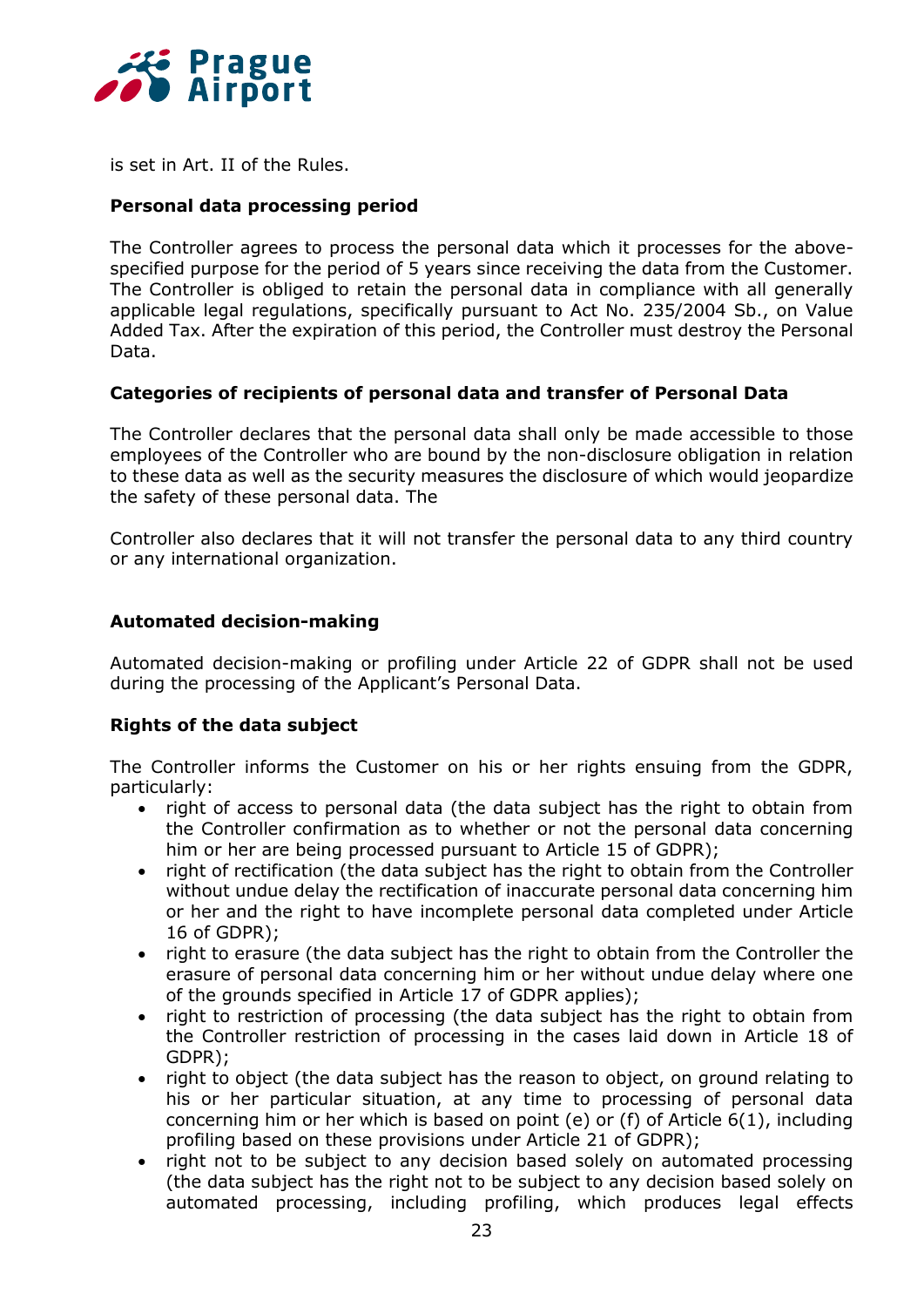

concerning him or her or similarly significantly affects him or her under Article 22 of GDPR);

• right to lodge a complaint with a supervisory authority, which is the Office for the Protection of Personal Data, registered seat at Pplk. Sochora 727/27, Post Code 170 00, Prague 7.

## **Data protection officer**

The Controller gives the Customer the contact information of the data protection officer pursuant to Article 30(1)(a) of GDPR.

All your inquiries, suggestions or other submissions relating to the processing of your personal data may be addressed to the data protection officer – Luboš Řádek, email address: [dpo@prg.aero.cz](mailto:dpo@prg.aero.cz)

V. Termination of the Agreement

Shall the Customer repeatedly fail to fulfill his or her obligations stipulated in these Rules, the Provider is entitled to withdraw from the Agreement. The withdrawal shall become effective upon the delivery of the written notification to the other party.

VI. Consumer rights

The provisions of this Article govern the contractual relationship between the Customer as a consumer, meaning any individual who, outside his trade, business or profession, enters into a contract with the Provider as an entrepreneur or has other dealings with him (hereinafter the "**Client - consumer**").

**Consent**. The Customer - consumer gives his or her consent for the use of means of communication at a distance when concluding the Agreement. The Customer requests that the Provider shall begin the performance of the Agreement before the end of the time limit for withdrawal from the Agreement.

**Costs**. Costs incurred by the Customer - consumer as the result of the use of means of communication at a distance relating to the conclusion of the Agreement shall be paid for by the Customer - consumer himself or herself. These costs are no different than the standard tariff price.

**Withdrawal**. In accordance with Section 1892 (1) of Act No. 89/2012 Coll., Civil Code, as amended (hereinafter the "**Civil Code**"), the Customer - consumer has the right to withdraw from the Agreement within 14 days from the conclusion of the Agreement without giving any reason where a distance contract has been concluded. The Customer - consumer shall send the notification of withdrawal from the Agreement to the Provider within 14 days from the conclusion of the Agreement. To withdraw from an agreement concluded online, the Customer - consumer may use the online form for the withdrawal from a contract available on the website of the Provider: [www.prg.aero](file:///C:/Users/konsela/Documents/www.prg.aero) or the Provider's template form in Annex 1 of these Rules which shall be sent to the e-mail address of the Provider: [fasttrack@prg.aero.](file:///C:/Users/konsela/Documents/fasttrack@prg.aero) To withdraw from a contract concluded at the kiosk, the Customer - consumer may use the Provider's template form in Annex 1 of these Rules which shall be filled out and submitted in paper form at the reception desk of the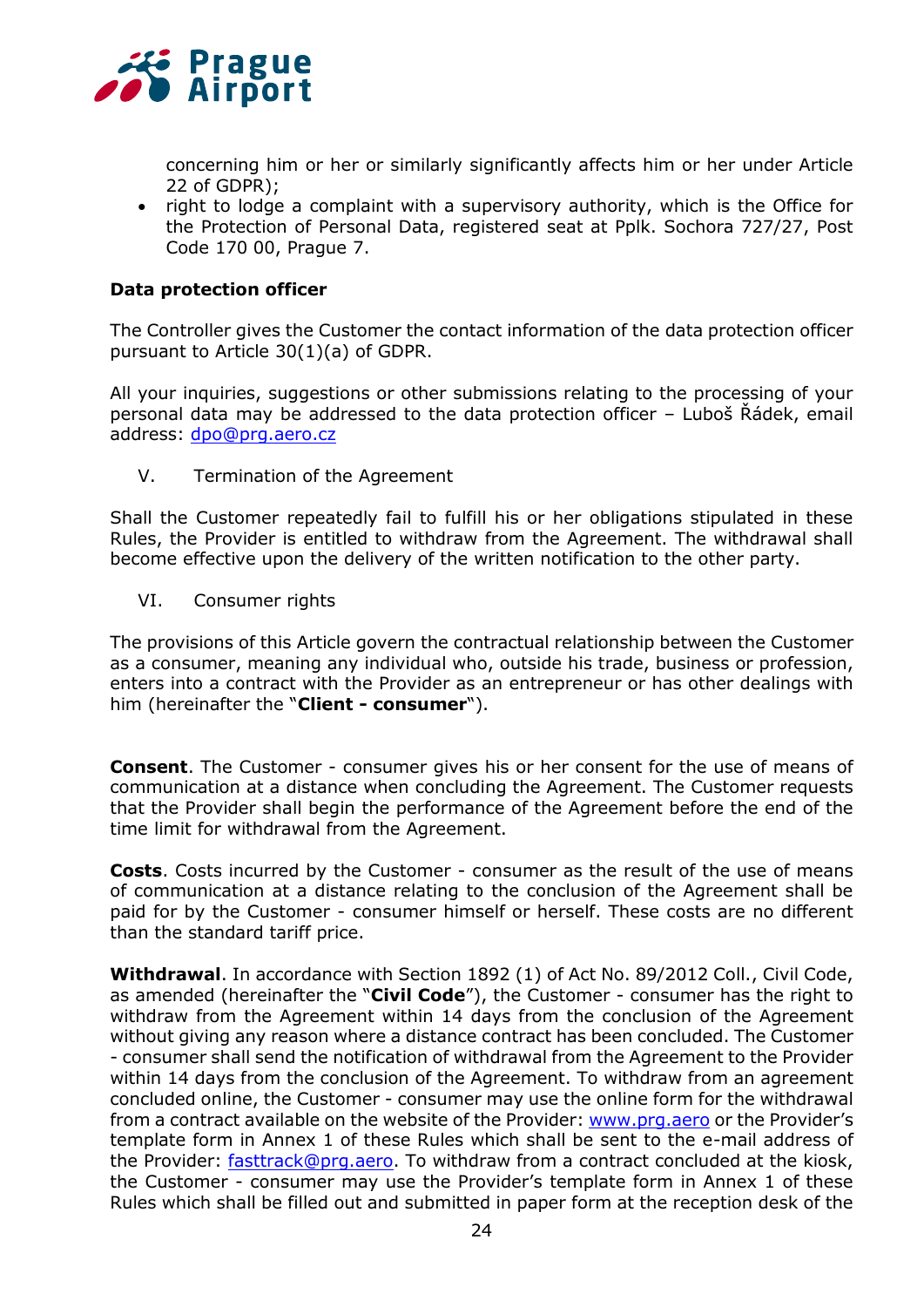

Raiffeisenbank Lounge (during the opening hours: Mon – Sun, 5:00 AM – 10:00 PM).

If the Customer – consumer withdraws from the Agreement pursuant to this Article, the Contract shall be cancelled with effect from the beginning.

The Customer - consumer may not withdraw from the Agreement where the Fast Track Service has already been provided by the Provider at the express request of the Customer - consumer before the end of the time limit for withdrawal from the Agreement.

If the Customer - consumer withdraws from the Agreement pursuant to this Article, the Provider shall return the Customer - consumer the Price received from him or her no later than 14 days after the withdrawal from the Agreement by the Customer consumer into the account provided for this purpose by the Customer - consumer or into the account from which the Price was paid. The Provider may return the Price in another way only with the consent of the Customer - consumer and only if the Customer - consumer incurs no additional costs thereby.

**Settlement of complaints**. The settlement of complaints lodged by the Customer consumer is conducted by the Provider via the e-mail address: [stiznosti@prg.aero.](file:///C:/Users/konsela/Documents/stiznosti@prg.aero) Information regarding the settlement of complaints lodged by the Customer - consumer shall be provided to the e-mail address of the Customer - consumer that he or she has provided when placing the order of the Fast Track Service or to the e-mail address he or she used to lodge the complaint.

**Authorization, inspection, supervision**. The Provider has the authorization to operate the Fast Track Service on the basis of a trade license. The trade inspection shall be carried out by a competent trade licensing office within the scope of its competence. The supervision over the protection of personal data shall be exercised by the Office for Personal Data Protection. The supervision of compliance with Act No. 634/1992 Sb., on consumer protection, as subsequently amended, shall be exercised among other things by the Czech Trade Inspection Authority to the defined extent.

## **Other information provided**:

The concluded Agreement including these Rules is electronically-stored by the Provider and is not accessible.

The individual technical steps taken to conclude this Agreement, including the possibility to detect and correct mistakes made when filling out the information, are specified in Article III above.

These Rules are drawn up and the Agreement may be drawn up and concluded in the Czech, English, German, Italian, and French language.

In relation to the Customer - consumer, the Provider is not bound by any code of conduct. The Provider voluntarily follows the Code of Conduct and Ethical Principles that are freely accessible on the website of the Provider: www.prq.aero.

These Rules are in accordance with the information provided to the Customer consumer prior to the conclusion of the Agreement. This information is included in the Rules and cannot be modified.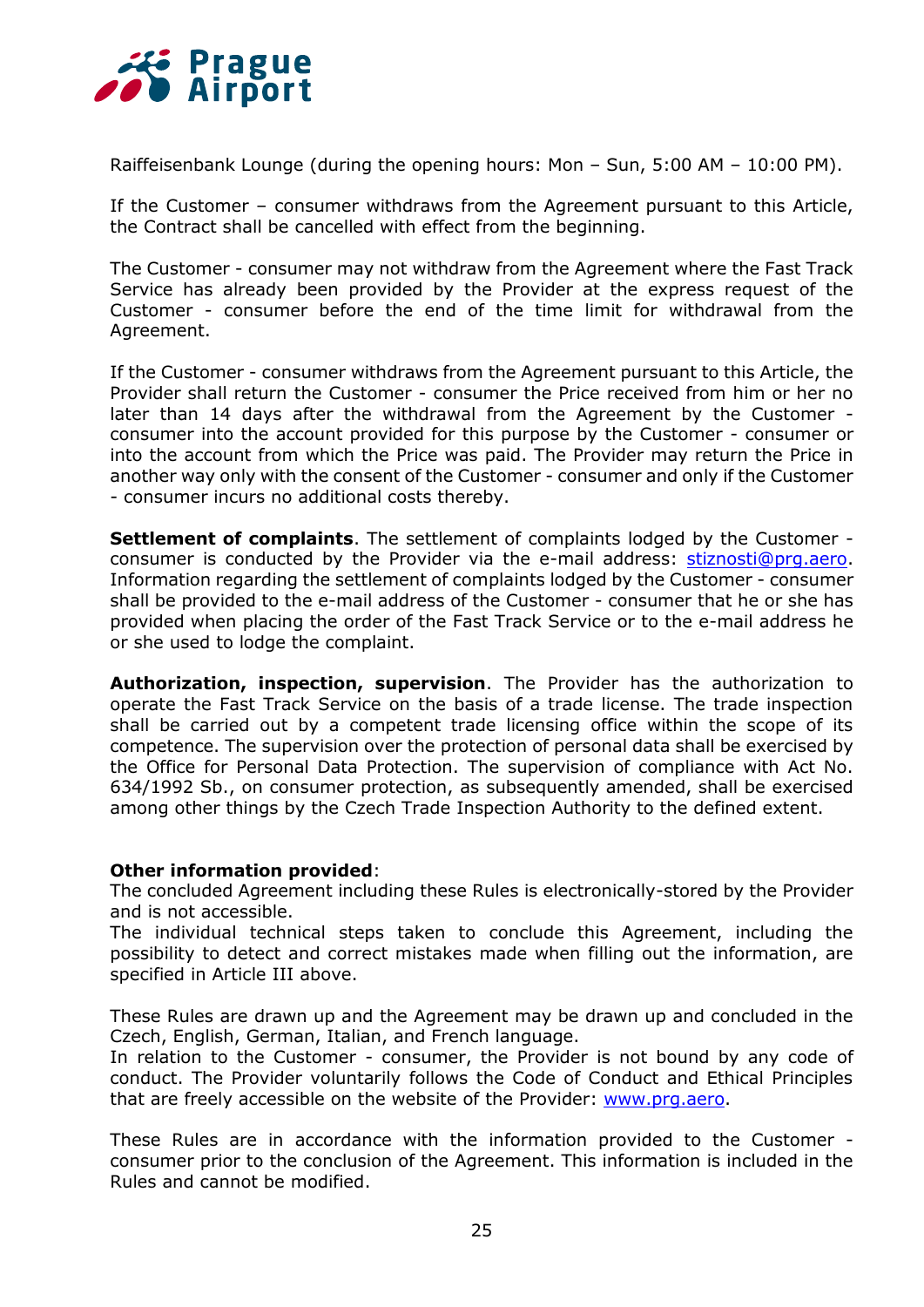

VII. Final provisions

The Agreement becomes valid and effective once the Customer's order of the Fast Track Service is accepted by Provider (the Customer receives the QR code).

These Rules and the Agreement concluded on their basis are subject to the law of the Czech Republic, particularly relevant provisions of the Civil Code.

The contact details of the Provider are as follows: the shipping address: Letiště Praha, a. s., K letišti 1019/6, 161 00 Prague 6, the e-mail address: [fasttrack@prg.aero,](mailto:fasttrack@prg.aero) phone number: +420 220 113 806.

The Customer will receive e-mails to the e-mail address he or she entered when ordering the Fast Track Service.

These Rules constitute an integral part of the Agreement. The Provider may change their wording at any time.

An integral part of these Rules is Annex No. 1 - **Sample form for withdrawal from the Agreement.**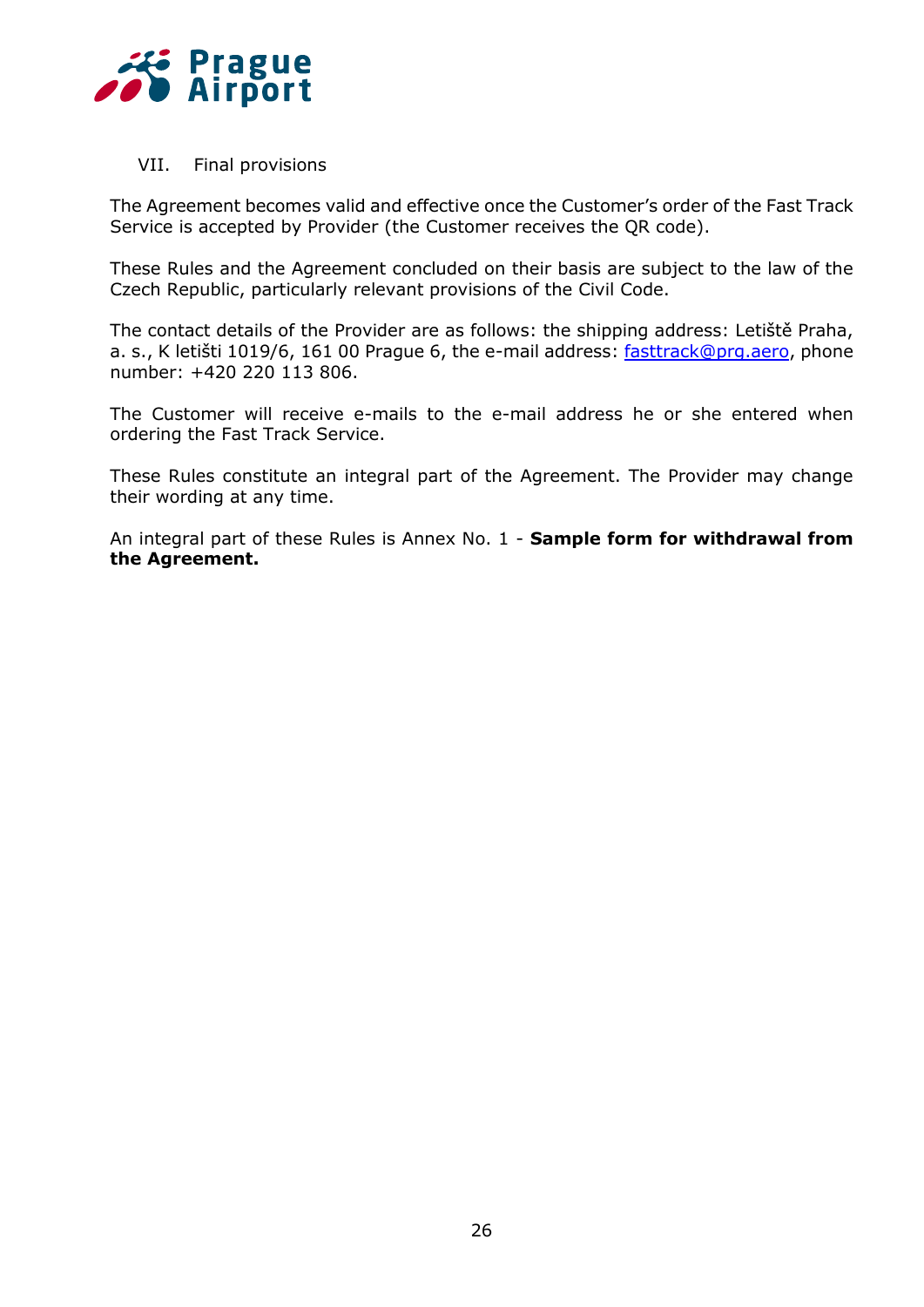

# Annex No. 1 to the document "Rules regarding Fast Track service at the security checkpoints Terminal 2 at Prague/Ruzyně airport"

## **Sample form Withdrawal from the Agreement on the provision of the Fast Track Service**

## **Notification of withdrawal from the contract**

Recipient: Letiště Praha, a.s. K Letišti 6/1019 160 00, Prague 6

## **I announce that I hereby withdraw from the Agreement.**

## **The date of conclusion of the contract:**

**Booking number or ID number(s):**

## **Name and surname of the Customer:**

## **Customer's address:**

**Account to which the Price for the Fast Track Service shall be repaid** (if the Price was paid in cash at the reception desk of the Raiffeisenbank Lounge or if the Price shall be repaid to a different account than from which the Price for the Fast Track Service was paid)

## **Bank account:**

**Bank account / bank code:**

#### **IBAN:**

## **SWIFT (BIC)**

I hereby declare that I have not used the Fast Track Service which is the subject of the Agreement.

## **Date:**

## **Signature:**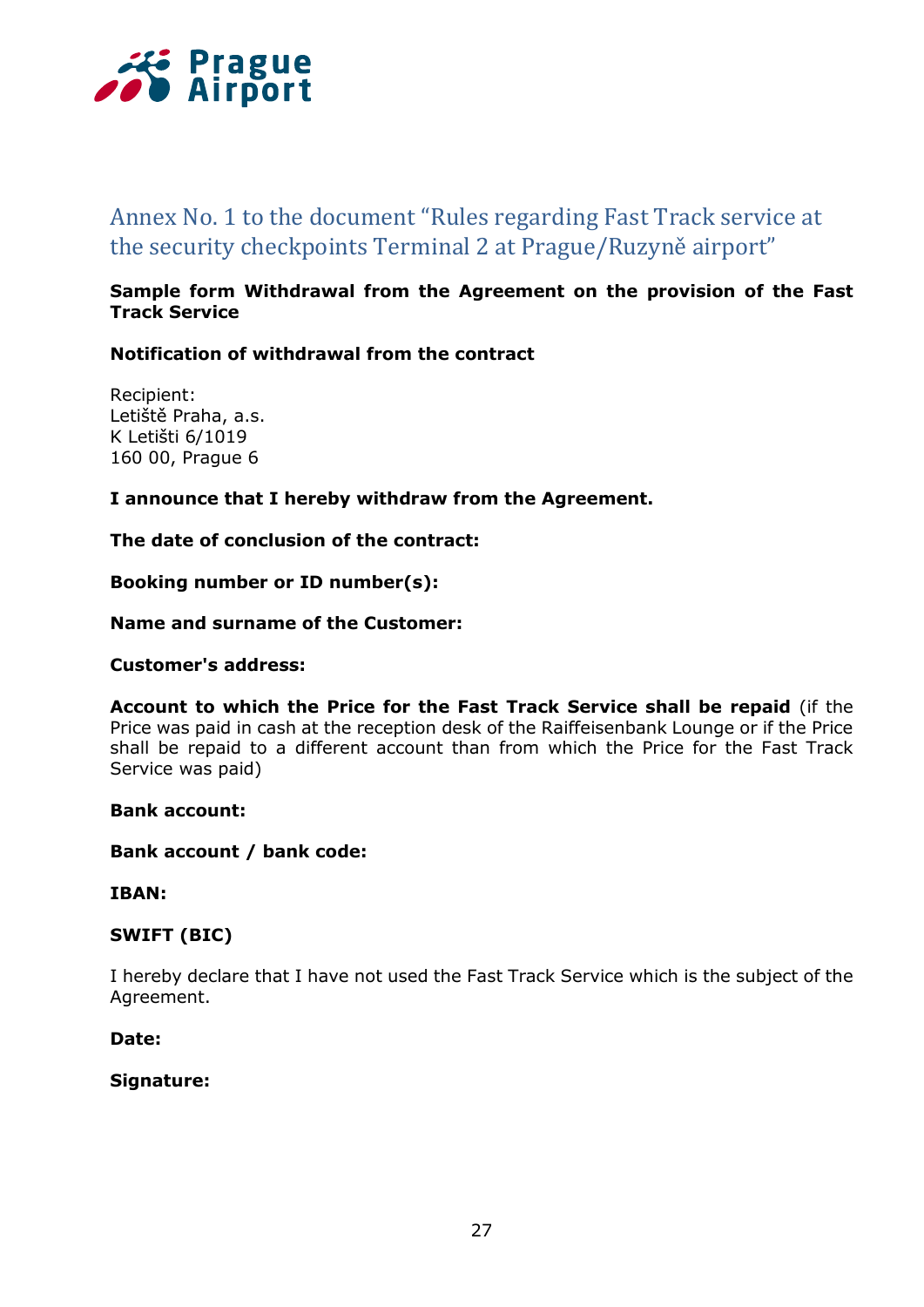

**Surname, name / Company name Letiště Praha, a. s. Address / Registered office K letišti 1019/6 Company ID Number: 161 00 Prague 6 Tax ID Number: Company ID Number: 28244532**

**Client: Provider:**

**Tax ID Number:** 

**CZ699003361 Contact person: E-mail: Tel:**

**Provision of the Lounge Services or the AeroRooms Services under the following conditions:**

| Lounge:                      | □ MasterCard Lounge                                       | □ ERSTE Premier Lounge                              |            |       |
|------------------------------|-----------------------------------------------------------|-----------------------------------------------------|------------|-------|
|                              | □ Raiffeisenbank Lounge                                   | □ Raiffeisenbank Lounge + Private Check-in          |            |       |
| Service                      |                                                           |                                                     |            |       |
|                              | <b>AeroRooms:</b> $\Box$ with access from the public area | $\Box$ with access from the transit/non-public area |            |       |
|                              |                                                           |                                                     |            |       |
| Date:                        |                                                           |                                                     |            |       |
|                              | <b>Estimated number of passengers:</b>                    |                                                     |            |       |
| <b>Estimated total price</b> |                                                           |                                                     | <b>CZK</b> | incl. |
| VAT*                         |                                                           |                                                     |            |       |

\*The total price is based on the current price list below, which may vary depending on the actual number of persons.

#### **In case of provision of the Raiffeisenbank Lounge Services + the Private Check-in Service:**

| Names of passengers provided with the Services: |                          |                                                          |
|-------------------------------------------------|--------------------------|----------------------------------------------------------|
| Total number of pieces of checked baggage:      |                          |                                                          |
| Flight number:                                  |                          | Flight date and time (departure from/arrival to Prague): |
| Destination:                                    |                          |                                                          |
| Method of payment for the Services:             | $\Box$ credit/debit card | ∃ cash.                                                  |

#### **In case of provision of the AeroRooms Services:**

| Names of passengers provided with the Services: |                          |                                                     |
|-------------------------------------------------|--------------------------|-----------------------------------------------------|
|                                                 |                          |                                                     |
| Baby crib:<br>inapplicable                      |                          | YES / NO* *Strike out or delete whichever option is |
| Method of payment for the Services:             | $\Box$ credit/debit card | $\Box$ cash                                         |

Terms and Conditions for Provision of the Lounge Services, the Private Check-in Service and the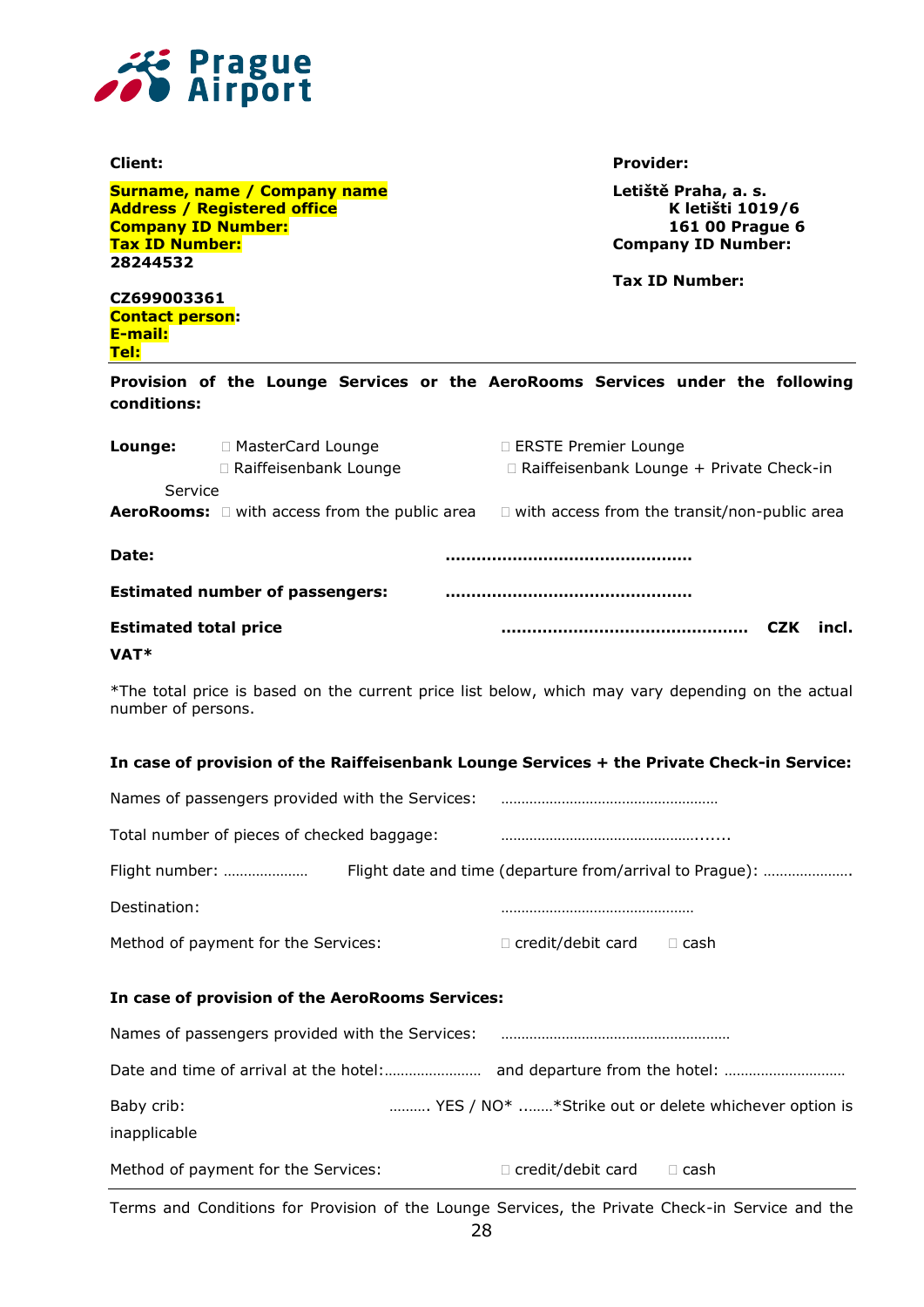

AeroRooms Services at Prague/Ruzyně Airport, as amended, shall form an integral part of the Order. By signing the Order, the Client confirms to have read this document, as amended, and accepts the terms and conditions set forth therein.

#### **Date: Client's signature:**

**Terms and Conditions for Provision of the Lounge Services, the Private Check-in Service and the AeroRooms Services at Prague/Ruzyně Airport (hereinafter the "Terms and Conditions")**

## **I. Specification of the Services**

#### **The Lounge Services include:**

MasterCard Lounge:

- convenience and comfort of the Lounge
- all-inclusive refreshments
- TV, Wi-Fi, tablets for rent, newspapers
- children's playroom
- office corner with a PC and a printer
- showers
- for passengers travelling to countries outside the Schengen Area from Terminal 1
- located on the second floor in the transit area of Terminal 1, behind the passport control and the walk-through shopping area in the direction of Pier B
- $\bullet$  open daily from 5:30 a.m. to 11:30 p.m.

#### ERSTE Premier Lounge:

- convenience and comfort of the Lounge
- all-inclusive refreshments
- TV, Wi-Fi, tablets for rent, newspapers
- children's playroom
- office corner with a PC and a printer
- showers
- for passengers travelling to countries within the Schengen Area from Terminal 2
- located on the second floor in the transit area of Terminal 2, on the right side behind the security checkpoint
- open daily from  $5:00$  a.m. to  $10:00$  p.m.

#### Raiffeisenbank Lounge:

- convenience and comfort of the Lounge
- individual security check
- all-inclusive refreshments
- TV, Wi-Fi, tablets for rent, newspapers
- children's playroom
- showers
- primarily for passengers travelling within the Schengen Area from Terminal 2; may be also used by passengers departing from or arriving at Terminal 1
- located on the second floor in the public area of Terminal 2
- $\bullet$  open daily from 5:00 a.m. to 10:00 p.m.

Private Check-in Service

- special individual passenger and baggage check-in service
- cannot be purchased separately; it is available only when purchased in conjunction with the access to the Raiffeisenbank Lounge or under the Special Deal announced by the Provider
- the Client shall arrive 90 minutes before the scheduled departure time at the information desk in the Departure Hall of Terminal 2, where the Client's baggage and travel documents will be collected by the Provider's agent. Then, during provision of the Raiffeisenbank Lounge Services, the Client's travel documents, boarding pass and checked-in baggage tag will be delivered to him/her by the agent directly to the Lounge. The Client shall then only go through the private security check, after which he/she shall proceed directly to the aircraft
- only for passengers departing from Terminal 2 (the Schengen Area)
- must be ordered at least 24 hours in advance
- provided only from 5:00 a.m. to 9:00 p.m.

#### **The AeroRooms Services include:**

• hotel rooms for 1-4 persons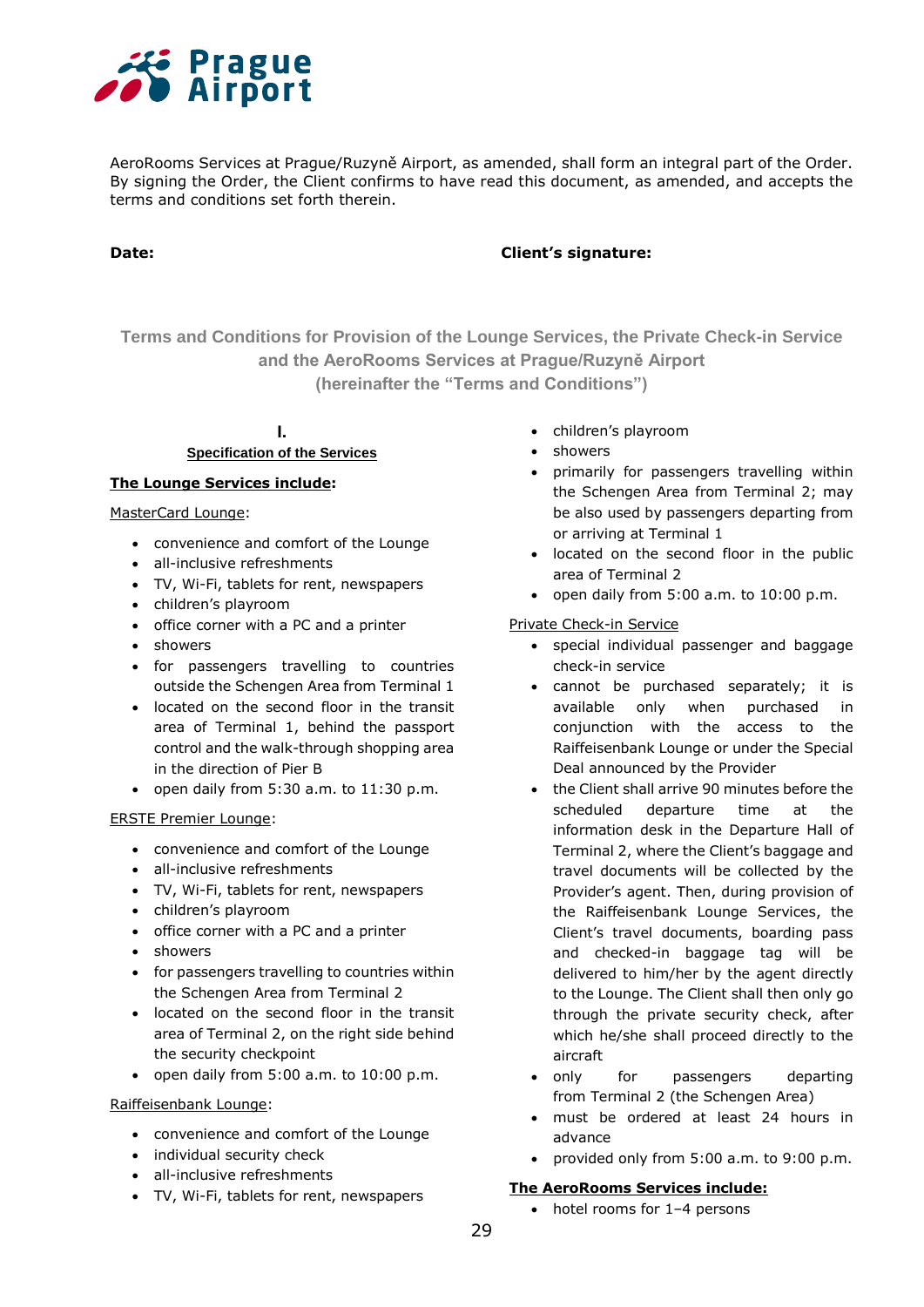

- baby crib on request
- snacks and drinks to buy
- TV, Wi-Fi, magazines
- open non-stop
- 2 types of accommodation:

#### Public part of the hotel

- o for passengers before departure who have not been checked in yet, or after arrival at any terminal
- o with access in the public area of the terminal in the connecting building between Terminal 1 and Terminal 2
- o access to the hotel is not possible without prior booking and a valid travel document; a valid booking (order) number must be reported to the hotel staff via the video doorbell upon entry

#### Transit/non-public part of the hotel

- o only for passengers departing from Terminal 1 (only for flights outside the Schengen Area) or transferring within Terminal 1 or between Terminal 1 and Terminal 2, who have already been checked in and checked in their baggage and have a valid boarding pass and a valid travel document
- o with access in the transit area of the terminal, behind the passport control in the Departure Hall of Terminal 1
- o prior booking is not necessary but recommended (if a prior booking is made, its number must be reported to the hotel staff upon entry)

## **II. Order**

**Order for the MasterCard Lounge, the ERSTE Premier Lounge and the Raiffeisenbank Lounge Services**

The order for the MasterCard Lounge, the ERSTE Premier Lounge and the Raiffeisenbank Lounge Services can be made using the online form on the Provider's website or by e-mail (see contact details below) no later than 2 hours prior to the requested time for provision of the Lounge Services. Depending on the occupancy of the Lounges, the Services can be purchased at the Lounges' reception desks without a prior booking.

The order for the Lounge Services must always contain the following information:

- date of provision of the Service
- number of passengers provided with the Services
- Client's contact details (name, surname, postal code, e-mail address, telephone number)
- flight number
- purpose of travel

The order may also contain the following (optional) information:

 $\bullet$  billing information – in case of a business trip (company name, company identification number, tax identification number, registered office).

After sending the order for the Lounge Services, the Client will receive an order acceptance issued by the Provider, which will be sent to the e-mail address the Client entered when placing the order for the Services.

#### **Order for the Raiffeisenbank Lounge Services in conjunction with the Private Check-in Service**

The order for the Raiffeisenbank Lounge Services in conjunction with the Private Check-in Service can be made using the online form on the Provider's website or by e-mail (see contact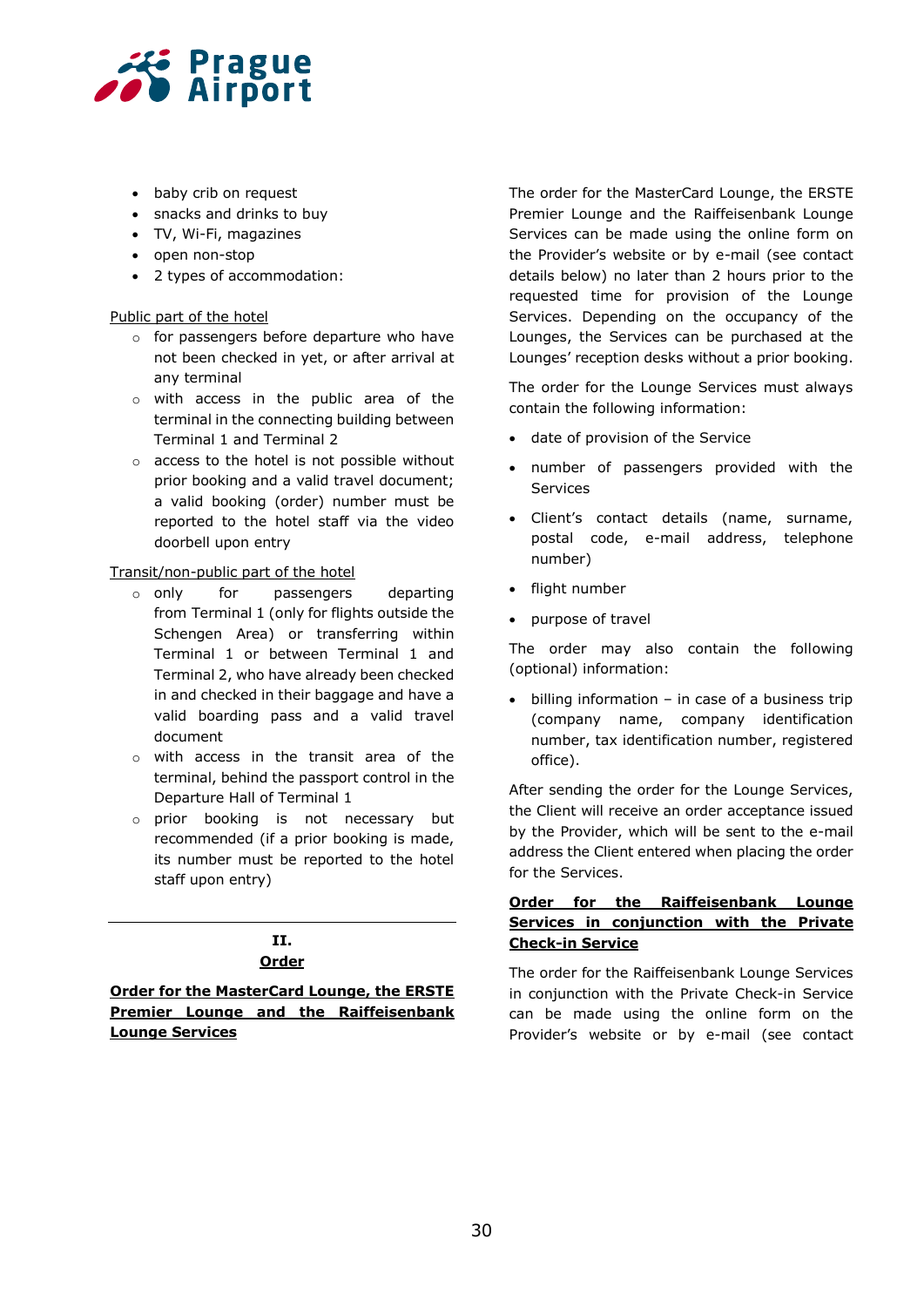

details below) no later than 24 hours prior to the requested time for provision of the Raiffeisenbank Lounge Services and the Private Check-in Service.

The order for the Raiffeisenbank Lounge Services in conjunction with the Private Check-in Service must always contain the following information:

- number and names of passengers provided with the Services
- total number of pieces of checked-in baggage
- flight number
- date and time of flight (departure from / arrival in Prague)
- destination
- method of payment for the Services
- Client's contact details (telephone number, email address)

After sending the order for the Raiffeisenbank Lounge Services in conjunction with the Private Check-in Service, the Client will receive an automatically generated e-mail from the Provider confirming the order was received. This e-mail will be sent to the e-mail address of the Client which he/she entered when placing the order for the Services. Due to the limited capacity of the Raiffeisenbank Lounge in conjunction with the Private Check-in Service, the Provider reserves the right to accept or reject the Client's order as an offer for contract within 2 (two) hours after receiving the order for the Raiffeisenbank Lounge Services and the Private Check-in Service. Notification of acceptance or rejection of the order shall be sent electronically to the Client by the Provider to the same e-mail address of the Client.

#### **Order for the AeroRooms Services**

The order for the AeroRooms Services can be made using the online form on the Provider's website or by e-mail (see contact details below). Where the public part of the hotel is concerned, the order must be placed no later than 48 hours prior to the requested time for provision of the AeroRooms Services. The order for the AeroRooms Services in the transit/non-public part of the hotel can be placed electronically no later than 48 hours prior to the requested time for provision of the Services or on the spot at any time.

The order for the AeroRooms Services must always contain the following information:

- number and names of passengers provided with the Services
- date and time of arrival at and departure from the hotel
- method of payment for the Services
- Client's contact details (telephone number, email address)
- access to the hotel (from public or transit/nonpublic area of the terminal)

The order for the AeroRooms Services may also contain the following (optional) information:

- baby crib requirement
- $\bullet$  billing information in case of a business trip (company name, company identification number, tax identification number, registered office).

Depending on the occupancy of AeroRooms, the order will be confirmed (accepted) or rejected. Notification of acceptance or rejection shall be sent to the Client to the e-mail address of the Client which he/she entered when placing the order for the AeroRooms Services. If the order is confirmed, the Client will receive a booking (order) number that he/she will use upon entry to prove his/her identity.

#### **Common Provisions**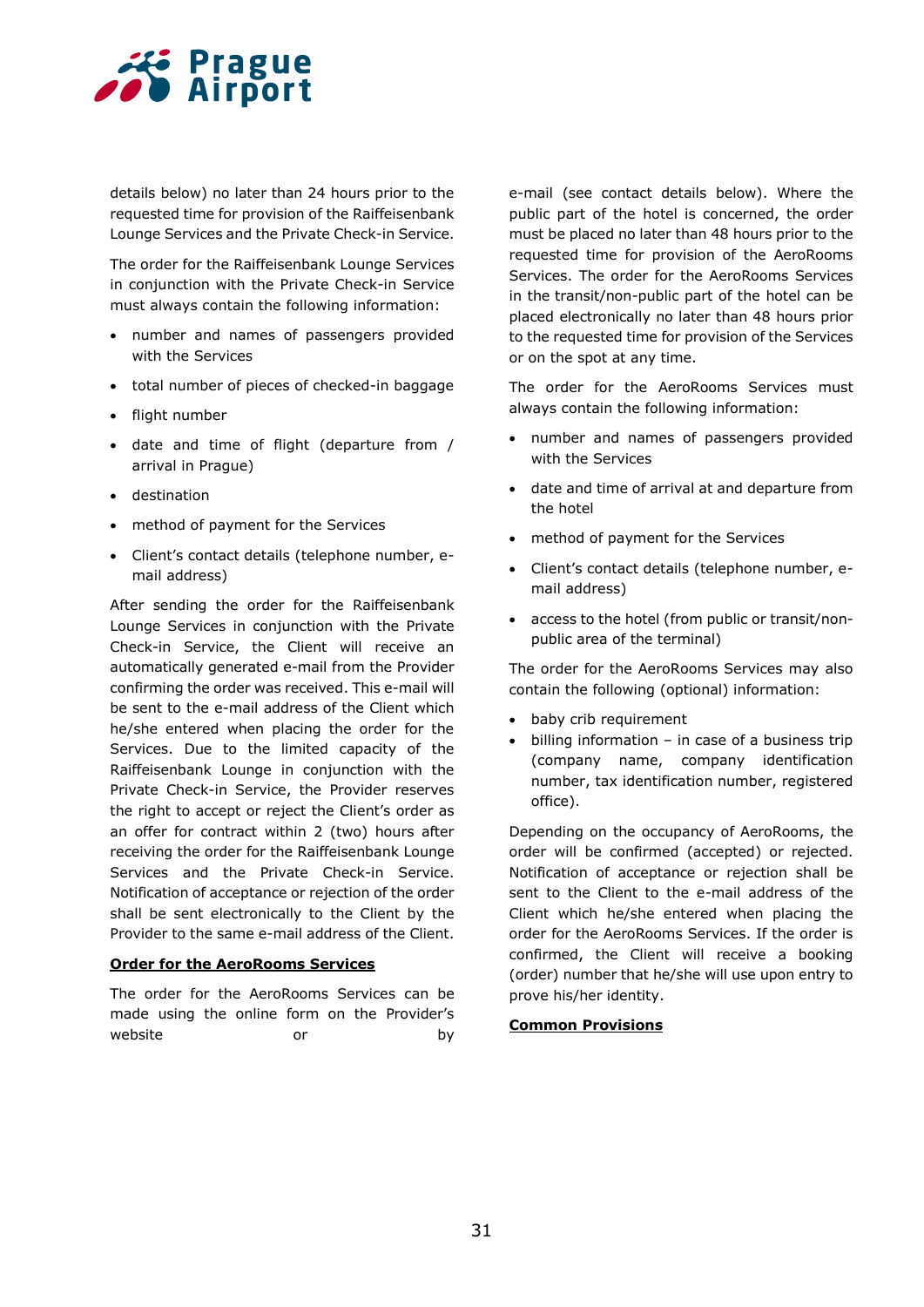

If the Client uses the online form on the Provider's website to order the Lounge Services, the Private Check-in Service and the AeroRooms Services, he/she will be allowed to check and change the data he/she entered into the order prior to sending the order to the Provider, including with regard to the Client's possibility to detect and correct mistakes made when entering the data into the order. The Client sends the order by clicking on the "**ODESLAT**" ("SEND") button. The data in the order are regarded as correct by the Provider.

If the Client uses e-mail to place an order for the Lounge Services, the Private Check-in Service and the AeroRooms Services, then, by sending the order through the above-mentioned means of distance communication, the data in the order are regarded as correct by the Provider.

If, after sending the order for the Lounge Services, the Private Check-in Service and the AeroRooms Services, the Client finds out that the order sent contains incorrect information or he/she wishes to modify the data, he/she is obliged to immediately inform the Provider by email in which he/she shall indicate which data in the sent order are incorrect or which he/she wishes to modify, indicating their correct or modified form.

**After being accepted by the Provider, the order for the Lounge Services, the Private Check-in Service and the AeroRooms Services becomes a legally binding contract within the meaning of Act No. 89/2012 Coll., Civil Code, as subsequently amended (hereinafter the "Civil Code").**

The Contract is concluded for a fixed period, i.e., the period of provision of the Services agreed in the Contract and the rights and obligations resulting therefrom, and shall be concluded exclusively under these Terms and Conditions.

The Provider's contact details for placing an order for the Lounge Services, the Private Check-in Service and the AeroRooms Services are as follows:

#### MasterCard Lounge:

| ---                          |                                          |  |
|------------------------------|------------------------------------------|--|
|                              |                                          |  |
| <b>WWW</b>                   | prg.aero                                 |  |
| E-mail:                      | aerorooms@prg.aero                       |  |
| Telephone:                   | +420 220 115 670                         |  |
| AeroRooms                    |                                          |  |
| <b>WWW</b>                   | prg.aero                                 |  |
| E-mail:                      | raiffeisenbanklounge@prg.aero            |  |
| Telephone:                   | +420 220 115 909                         |  |
| <u>Service:</u>              |                                          |  |
|                              | Raiffeisenbank Lounge + Private Check-in |  |
| www                          | prg.aero                                 |  |
| E-mail:                      | raiffeisenbanklounge@prg.aero            |  |
| Telephone:                   | +420 220 115 909                         |  |
| Raiffeisenbank Lounge:       |                                          |  |
| <b>WWW</b>                   | prg.aero                                 |  |
| E-mail:                      | erstepremierlounge@prg.aero              |  |
| Telephone:                   | + 420 220 114 591                        |  |
| <b>ERSTE Premier Lounge:</b> |                                          |  |
|                              |                                          |  |
| <b>WWW</b>                   | prg.aero                                 |  |
| E-mail:                      | mastercardlounge@prg.aero                |  |
| Telephone:                   | + 420 220 114 583                        |  |
| MasterCard Lounge:           |                                          |  |

#### **III. Price List and Payment Terms**

#### **Lounges and the Private Check-in Service**

| <b>MasterCard Lounge</b><br>person            | 720 CZK / 1 |
|-----------------------------------------------|-------------|
| <b>ERSTE Premier Lounge</b><br>CZK / 1 person | 720         |
| Raiffeisenbank Lounge<br>CZK $/ 1$ person     | 850         |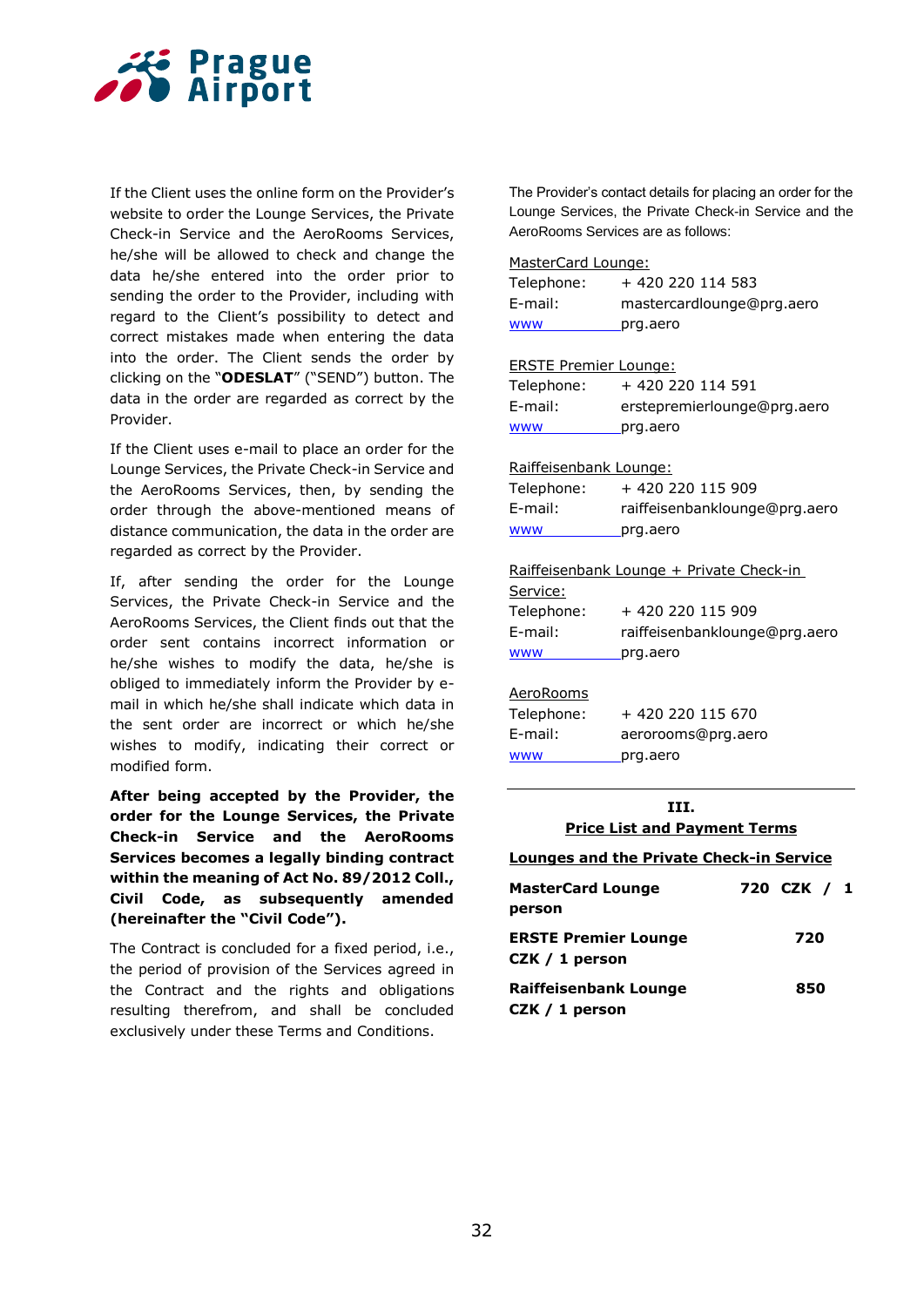

**Raiffeisenbank Lounge + Private Check-in Service**

```
1 999 CZK / 1 person 
2 699 CZK / 2 persons
3 999 CZK / 3 persons (2 adults + 1 child 
under 14 years) 
4 699 CZK / 4 persons (2 adults + 2 
children under 14 years)
```
**Free for children under 3 years accompanied by an adult.**

The Price covers **a two-hour-long stay in the Lounge.**

#### **AeroRooms**

Hotel room – from 8:00 a.m. to 6:00 p.m.

**1 999 CZK / room (max. 2 persons) for 6– 12-hour-long stay**

**999 CZK / room (max. 2 persons) for 1–6 hour-long stay**

**999 CZK / each additional adult in the room 399 CZK / each additional child under 15 years**

Hotel room – from 6:00 p.m. to 8:00 a.m.

**1 999 CZK / room (max. 2 persons) for 1– 12-hour-long stay**

**999 CZK / each additional adult in the room 399 CZK / each additional child under 15 years**

#### **Payment Terms:**

The quoted prices are inclusive of the applicable VAT.

With prior agreement, the Price can be paid in CZK:

by credit/debit card online (Lounges),

in cash or by credit/debit card at the Lounges' reception desks (Lounges, Raiffeisenbank Lounge + Private Check-in Service)

 in cash or by credit/debit card at the hotel's reception desk (AeroRooms)

The Provider will issue a tax document for the provided taxable supply in accordance with the legal provisions applicable, in particular Act No. 235/2004 Coll., on value added tax, as amended. The date of execution of the taxable supply shall be the date on which the service was provided or the date on which the invoice was issued or the date on which the payment was transferred to the Provider's account, whichever comes first.

 against an invoice (a tax document) issued by the Provider and sent to the Client's email address specified by the Client; for contractual partners with whom the Provider has concluded a cooperation agreement for an indefinite period.

The invoice – the tax document – is payable within seventeen (17) days of the date of issue to the Client. The settlement of the amount due shall be carried out by transferring the amount due to the Provider's account. Should the due date fall on a Saturday, Sunday, time off and non-working days within the meaning of valid and applicable legal regulations of the Czech Republic, or on 31 December or on a day which is not a business day pursuant to Act No. 370/2017 Coll., on payments, as subsequently amended, the due day is then shifted to the closest previous business day. The date of execution of the taxable supply shall be the date on which the service was provided or the date on which the invoice was issued, whichever comes first.

If the Client chooses to make the payment by credit/debit card, he/she will be redirected to a third party payment gateway (a server) after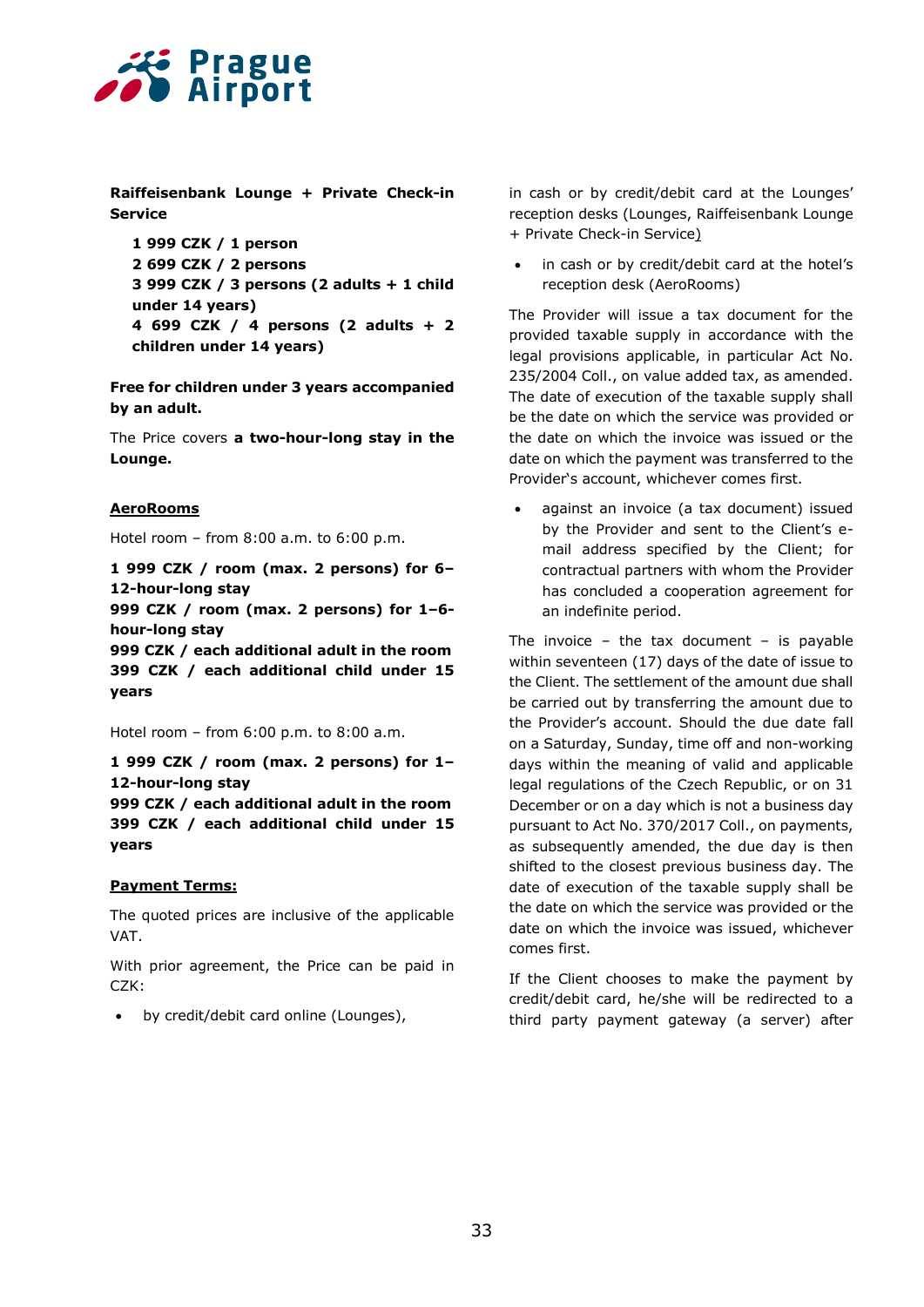

placing the order, where he/she will fill out the necessary payment details. Once their validity is verified, the order will be confirmed and the price for the Services will be deducted from the Client's account.

#### **IV. Services Cancellation Policy**

Without prejudice to the consumer rights pursuant to Article VII. of these Terms and Conditions, cancellation of the order is possible only for the Raiffeisenbank Lounge Services in conjunction with the Private Check-in Service no later than 12 hours before the booked time of arrival at the Raiffeisenbank Lounge, and for the AeroRooms Services no later than 12 hours before the booked time of arrival at the hotel. In this case, the Client will not be charged a cancellation fee.

If cancellation of the order is made by the Client less than 12 hours and more than 6 hours before the booked time for provision of the Raiffeisenbank Lounge Services in conjunction with the Private Check-in Service or the AeroRooms Services, the Client will be charged a contractual penalty – a cancellation fee – of 50% of the Price (excl. VAT) of the Services booked.

In case of cancellation of the order made less than 6 hours before the booked time for provision of the Raiffeisenbank Lounge Services in conjunction with the Private Check-in Service or the AeroRooms Services, the Client will be charged a contractual penalty – a cancellation fee – of 100% of the Price (excl. VAT) of the Services booked.

The Provider will issue an order cancellation receipt for the payment of the cancellation fee. The contracting parties acknowledge that the contractual penalties – the cancellation fees – are

not subject to VAT.

The Client will be informed about the cancellation fee in the appropriate amount he/she is being charged. An informative document confirming cancellation of the order and stating the amount charged will be sent to his/her e-mail address from which the order for the Services was placed.

If the funds for the Services booked are held on the Client's card, the Provider is entitled to deduct the amount corresponding to the value of the Services provided or to the cancellation fee from this card.

#### **V. Information on the Processing of Personal Data**

The Provider informs the Client as a data subject in accordance with Article 13 of Regulation (EC) No. 2016/679 of the European Parliament and of the Council of 27 April 2016 on the protection of natural persons with regard to the processing of personal data and on the free movement of such data, and repealing Directive 95/46/EC (General Data Protection Regulation) (hereinafter the "**GDPR Regulation**"), as well as in accordance with Act No. 110/2019 Coll., on personal data processing, as amended, of the processing of his/her personal data:

#### **Purpose of the Processing of Personal Data:**

Personal data are collected directly from the Client at the time of placing the order. The Provider undertakes to process accurate personal data for the sole purpose of:

 performance of the Contract [in accordance with Article 6(1)(b) of the GDPR Regulation] and its subsequent performance, including settlement of the Client's potential claims resulting from defective performance. The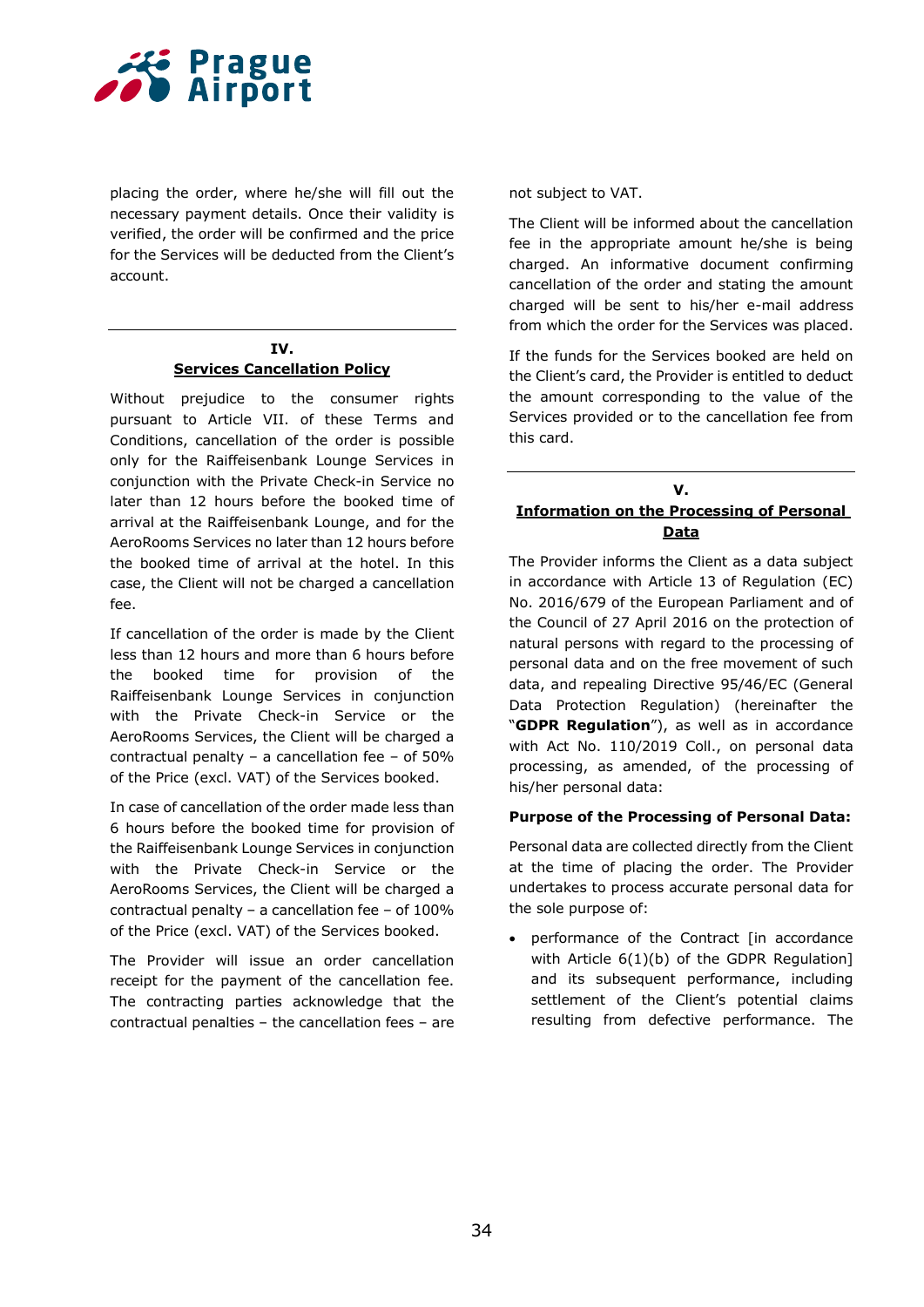

provision of the Client's personal data is justified by the identification of the contracting parties necessary for the conclusion and performance of the Contract (the contractual requirement), which would not be possible if the data were not provided. The Client's failure to provide personal data may result in the nonperformance or termination of performance of the Contract by the Provider.

 compliance with the legal obligation applicable to the Provider [in accordance with Article 6(1)(c) of the GDPR Regulation]. The Provider has the obligation to fulfil the legal obligations arising from the regulations governing the rights and obligations with regard to consumer rights and bookkeeping. The Provider has also the obligation to fulfil the legal obligations arising from the Local Fees Act, for this purpose he is obliged to keep a record book in which he inscribes the Client's personal data.

The Provider undertakes not to process personal data in any manner incompatible with the above given purposes.

#### **Extent of Personal Data:**

The Provider undertakes to process personal data only to the extent necessary in relation to the above given purposes for which they are processed. The extent of personal data is as follows:

- name and surname of the Client (or other persons provided with the Services, if applicable);
- Client's contact details (telephone number, email address);
- address of permanent residence or permanent address abroad of the Client (of other persons provided with the Services, if applicable);

 number of ID card or travel document of the Client (or other persons provided with the Services, if applicable).

#### **Duration of the Processing of Personal Data:**

The Provider undertakes to process personal data which are processed for the purpose of performance of the Contract for a period of 6 years from the day personal data were received from the Client. The Provider shall have the obligation to store personal data in accordance with general binding regulations, in particular Act No. 565/1990 Coll., Act of the Czech National Council on Local Fees, as amended and Act No. 235/2004 Coll., on value added tax. After this period, the Provider is obliged to dispose of personal data.

#### **Categories of Recipients of Personal Data and Transfer of Personal Data:**

The Provider declares that access to personal data will be provided only for respective employees of the Provider who shall have the obligation of secrecy of the data, as well as of security measures which would compromise the security of the personal data if made available publicly.

The Provider also declares that it will not transfer personal data to third countries or any international organization.

#### **Automated Decision-making:**

Automated decision-making shall not be used when processing the Client's personal data pursuant to Article 22 of the GDPR Regulation.

#### **Rights of the Data Subject**

The Provider informs the Client about his/her rights under the GDPR Regulation, in particular:

• right of access to personal data (the data subject shall have the right to obtain confirmation from the Provider as to whether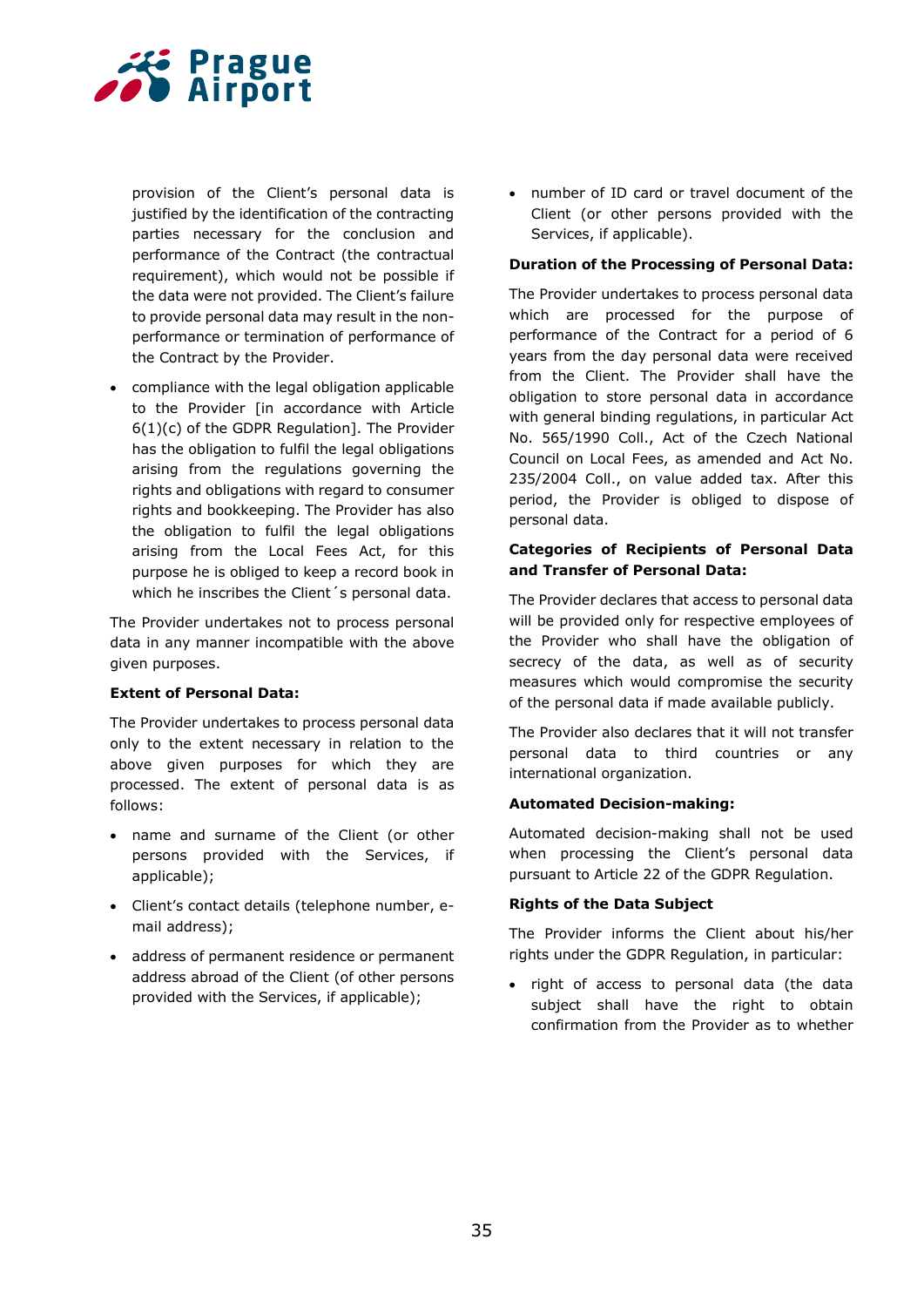

or not personal data concerning him/her are being processed pursuant to Article 15 of the GDPR Regulation);

- right to rectification (the data subject shall have the right to rectification of inaccurate personal data concerning him/her from the Provider without undue delay, and the right to have incomplete personal data completed pursuant to Article 16 of the GDPR Regulation);
- right to erasure (the data subject shall have the right to erasure of personal data concerning him/her from the Provider without undue delay where one of the grounds given in Article 17 of the GDPR Regulation applies);
- right to restriction of processing (the data subject shall have the right to restriction of processing from the Provider where one of the grounds given in Article 18 of the GDPR Regulation applies);
- right to data portability (the data subject shall have the right to receive the personal data concerning him/her, which he/she has provided to the Provider, in a structured, commonly used and machine-readable format, and have the right to transmit the data to another controller without hindrance from the Provider to which the personal data have been provided where one of the grounds given in Article 20 of the GDPR Regulation applies);
- right not to be subject to any decision based solely on automated processing (the data subject shall have the right not to be subject to any decision based solely on automated processing, including profiling which produces legal effects concerning him/her or similarly significantly affects him/her pursuant to Article 22 of the GDPR Regulation);

• right to lodge a complaint with a supervisory authority, which is the Office for Personal Data Protection, with its registered office at Pplk. Sochora 727/27, 170 00, Prague 7.

#### **Data Protection Officer:**

In accordance with Article 30(1)(a) of the GDPR Regulation, the Provider shall provide the Client with the contact details of the data protection officer.

All your inquiries, suggestions or other submissions relating to the procession of your personal data may be addressed to the data protection officer, Luboš Řádek, at: dpo@prg.aero.

The Client hereby declares that he/she was duly informed by the Provider about the processing of personal data in accordance with Article 13 of the GDPR Regulation, and that the provided personal data are accurate and true.

The Client declares that he/she is entitled to provide personal data of other persons using the Lounge Services, the Private Check-in Service and the AeroRooms Services to the Provider, as they are personal data subjects.

#### **VI. Termination of the Contract**

In the event of the Client's repeated failure to fulfil his/her obligations set out in these Terms and Conditions, the Provider is entitled to withdraw from the Contract. The withdrawal shall become effective upon the delivery of written notification to the other contracting party.

> **VII. Consumer Rights**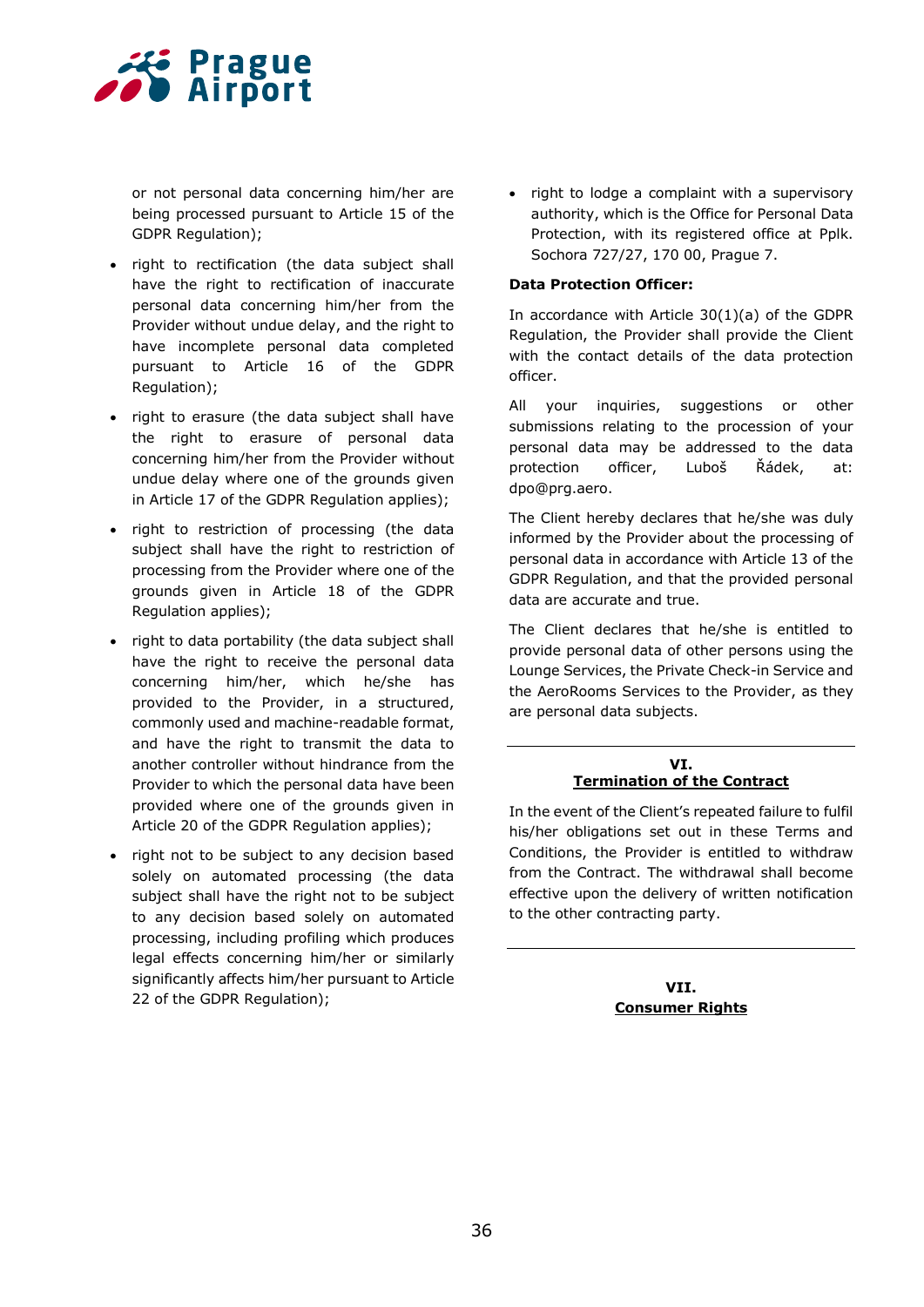

The provisions of this Article shall apply to the contractual relationship concluded with the Client as a consumer, meaning any individual who, outside his/her trade, business or profession, concludes a contract with the Provider as an entrepreneur or has other dealings with the Provider (hereinafter the "**Client**–**consumer**").

**Consent**. The Client–consumer gives his/her consent to the use of means of distance communication to conclude the Contract. Upon an express request of the Client–consumer, the Provider shall begin the performance of the Contract already during the withdrawal period.

**Costs**. Costs incurred by the Client–consumer as a result of the use of means of distance communication in connection with the conclusion of the Contract shall be borne by the Client– consumer himself/herself. These costs do not differ from the standard rate.

**Withdrawal**. In accordance with Section 1829 (1) of Act No. 89/2012 Coll., Civil Code, as subsequently amended (hereinafter the "**Civil Code**"), the Client–consumer has the right to withdraw from the concluded Contract within 14 days of the date of its conclusion without giving any reason. The Client–consumer shall send the notification of withdrawal from the Contract to the Provider within 14 days of the date of the conclusion of the Contract. To withdraw from the Contract, the Client–consumer may use the Provider's Model Withdrawal Form, which forms Annex 1 to these Terms and Conditions. Notification of withdrawal from the Contract may be sent by the Client–consumer to, among others, the Provider's address or e-mail address: [Airportlounges@prg.aero.](mailto:Airportlounges@prg.aero)

In the event of withdrawal from the Contract by the Client–consumer pursuant to this Article, the Contract shall be cancelled from the beginning.

In the event of withdrawal from the Contract by the Client–consumer pursuant to this Article under which services have already been provided by the Provider at the express request of the Client–consumer prior to the expiry of the withdrawal period, the Client–consumer shall pay the Provider a proportion of the agreed price for the services provided until the moment of withdrawal.

In the event of withdrawal from the Contract by the Client–consumer pursuant to this Article, the Provider shall return the Price received from the Client–consumer within 14 days of the day of withdrawal from the Contract by the Client– consumer, to the account from which the Price was paid by the Client–consumer, or to the account associated with the payment card from which the Price was paid. The Provider is also entitled to return the Price in another way, if the Client–consumer agrees and does not incur any additional costs thereby.

**Complaint Handling**. Complaints lodged by the Client–consumer are handled by the Provider via the following e-mail address: [Airportlounges@prg.aero.](mailto:Airportlounges@prg.aero) The Provider shall send the information on the handling of the complaint lodged by the Client–consumer to the e-mail address of the Client–consumer which he/she entered when placing the order for the Lounge Services, the Private Check-in Service and the AeroRooms Services.

**Authorization, Inspection, Supervision**. The Provider has authorization to provide the Lounge Services, the Private Check-in Service and the AeroRooms Services on the basis of a trade licence. Trade inspection shall be carried out by a competent trade licensing office within the scope of its competence. Supervision over the protection of personal data shall be carried out by the Office for Personal Data Protection.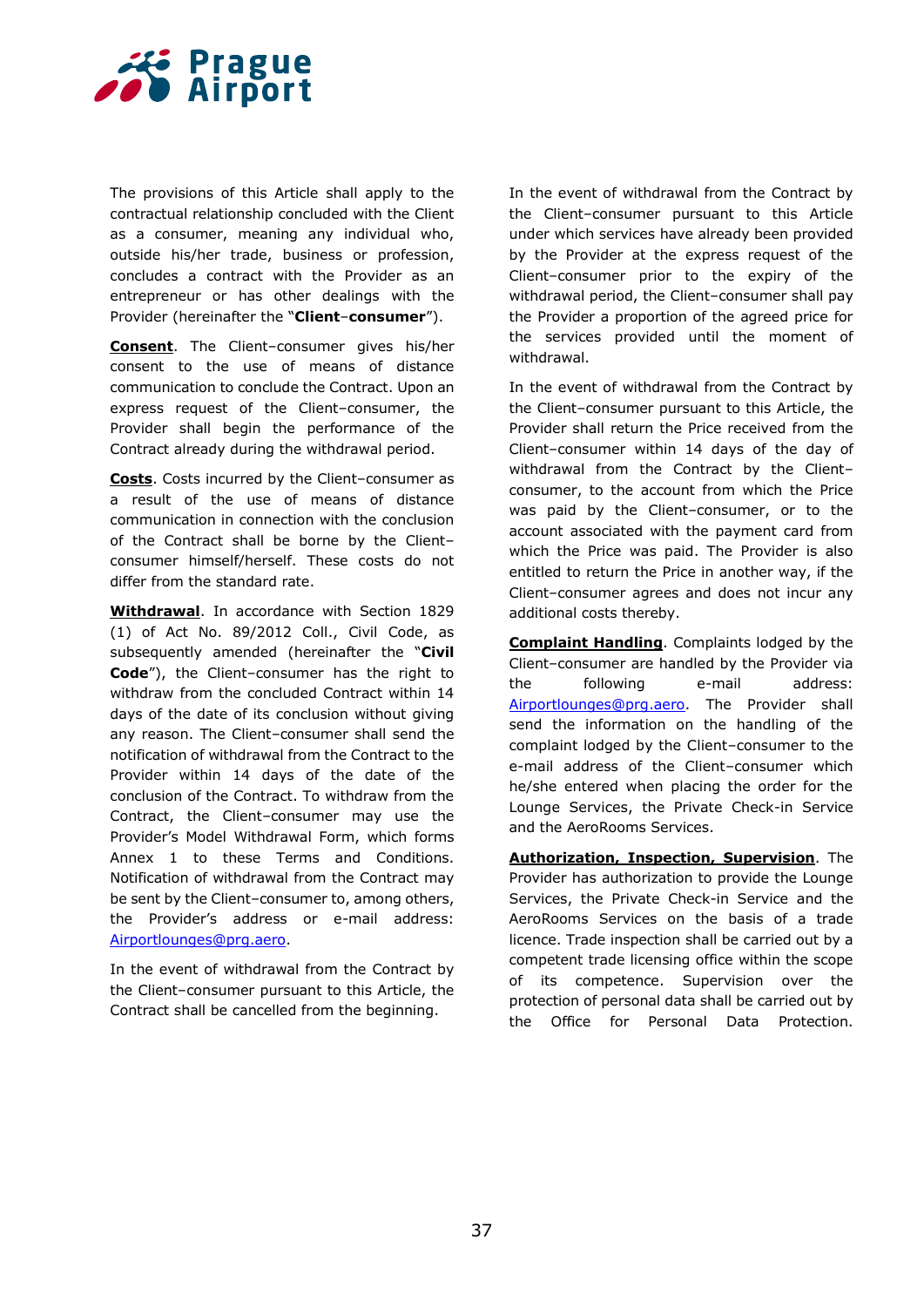

Supervision of compliance with Act No. 634/1992 Coll., on consumer protection, as subsequently amended, shall be carried out, among other things, by the Czech Trade Inspection Authority to the defined extent.

#### **Other Information Provided**:

The concluded Contract, including these Terms and Conditions, is electronically stored by the Provider and is not accessible.

The individual technical steps taken to conclude the Contract, including the possibility to detect and correct mistakes made when entering the data prior to placing the order, are listed in Article II. above.

These Terms and Conditions and the Contract have been drawn up in the Czech and English language. The Contract may be concluded in the Czech or English language only.

The provider is not bound by any code of conduct in relation to the Client–consumer.

These Terms and Conditions are in accordance with the data provided to the Client–consumer prior to the conclusion of the Contract. These data are included in the Terms and Conditions and cannot be amended.

### **VIII. Final Provisions**

The Contract becomes valid and effective once the Client's order for the Lounge Services, the Private Check-in Service and the AeroRooms Services is accepted by the Provider.

These Terms and Conditions and the Contract concluded on the basis thereof are governed by the law of the Czech Republic, in particular the applicable provisions of the Civil Code.

The Provider's contact details are as follows:

shipping address: **Letiště Praha, a. s., K letišti 1019/6, 161 00 Prague 6**, e-mail address: **[Airportlounges@prg.aero](mailto:Airportlounges@prg.aero)**, telephone number: + 420 220 114 583.

All correspondence shall be sent to the e-mail address the Client entered when placing the order for the Lounge Services, the Private Check-in Service and the AeroRooms Services or to the address provided in the order for the Lounge Services, the Private Check-in Service and the AeroRooms Services.

These Terms and Conditions form an integral part of the Contract. The Provider reserves the right to amend them at any time.

Annex 1 – **Model Withdrawal Form –** forms an integral part of these Terms and Conditions.